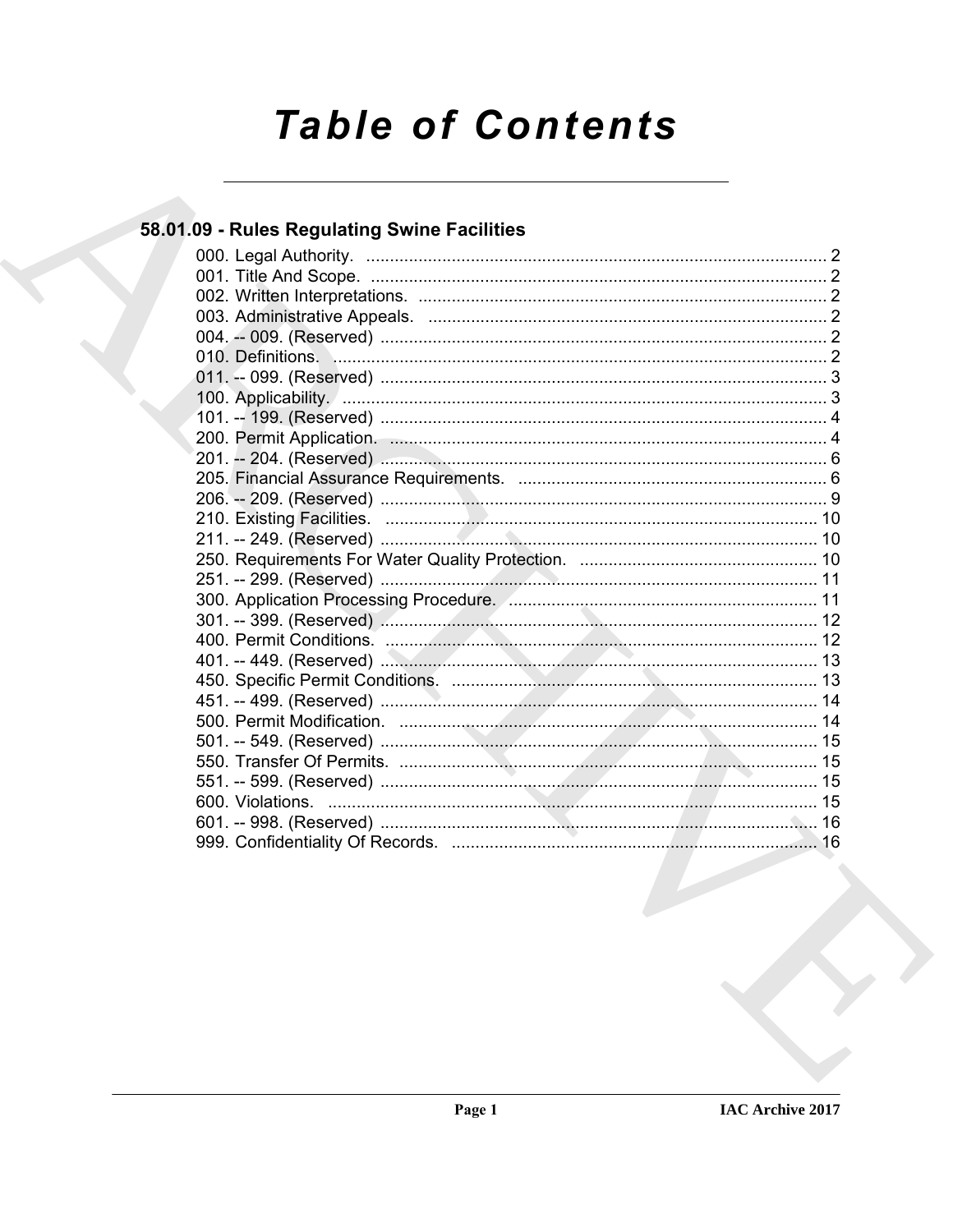#### **IDAPA 58 TITLE 01 CHAPTER 09**

#### **58.01.09 - RULES REGULATING SWINE FACILITIES**

#### <span id="page-1-1"></span><span id="page-1-0"></span>**000. LEGAL AUTHORITY.**

The Idaho Legislature has given the Idaho Board of Environmental Quality the authority to promulgate Rules Regulating Swine Facilities pursuant to Sections 39-104A, 39-105, and 39-107, Idaho Code. (3-29-12)

#### <span id="page-1-2"></span>**001. TITLE AND SCOPE.**

**01. Title**. These rules shall be cited as Rules of the Department of Environmental Quality, IDAPA 58.01.09, "Rules Regulating Swine Facilities." (3-29-12)

**02. Scope**. These rules establish the procedures and requirements for the issuance of a permit to construct, operate, close or expand swine facilities of a defined capacity. The intent of these rules is to ensure animal waste from swine facilities are properly controlled so as not to adversely affect public health or the environment.

(3-29-12)

#### <span id="page-1-3"></span>**002. WRITTEN INTERPRETATIONS.**

As described in Section 67-5201(19)(b)(iv), Idaho Code, the Department of Environmental Quality may have written statements which pertain to the interpretation of these rules. If available, such written statements can be inspected and copied at cost at the Department of Environmental Quality, 1410 N. Hilton, Boise, Idaho 83706-1255. (4-1-00)

#### <span id="page-1-4"></span>**003. ADMINISTRATIVE APPEALS.**

Persons may be entitled to appeal agency actions authorized under these rules pursuant to IDAPA 58.01.23, "Rules of Administrative Procedure Before the Board of Environmental Quality."

#### <span id="page-1-5"></span>**004. -- 009. (RESERVED)**

#### <span id="page-1-7"></span><span id="page-1-6"></span>**010. DEFINITIONS.**

**CHAPTER 09**<br> **CHARCH MITIONITY** the false Doset of Designment Could by the subset to promising Bale Repuber, and the subset of Designment Scheme and Could by the subset of Designment Could by the subset of Designment Cou **01. Animal Unit**. An animal unit equals two and a half (2.5) swine, each weighing over twenty-five (25) kilograms (approximately fifty-five (55) pounds), or ten (10) weaned swine, each weighing under twenty-five (25) kilograms. Total animal units are calculated by adding the number of swine weighing over twenty-five (25) kilograms multiplied by four-tenths (.4) plus the number of weaned swine weighing under twenty-five (25) kilograms multiplied by one-tenth (.1).  $(3-29-12)$ multiplied by one-tenth  $(1)$ .

<span id="page-1-8"></span>**02. Animal Waste**. Animal excrement, feed wastes, process wastewater or any other waste associated with the confinement of swine.

<span id="page-1-9"></span>**03.** Animal Waste Management System. Any structure or system that provides for the collection, t, disposal, distribution, or storage of animal waste. (4-1-00) treatment, disposal, distribution, or storage of animal waste.

**04.** Certified Planner. A person who has completed the nutrient management certification in ce with the Nutrient Management Standard. (4-1-00) accordance with the Nutrient Management Standard.

<span id="page-1-11"></span><span id="page-1-10"></span>**05. Department**. The Idaho Department of Environmental Quality. (4-1-00)

<span id="page-1-14"></span><span id="page-1-13"></span><span id="page-1-12"></span>**06. Director**. The Director of the Department of Environmental Quality or his designee. (4-1-00)

**07. Existing Facility**. A facility built and in operation one (1) year or more prior to the original date of these rules. (4-1-00) effective date of these rules.

**08. Expanding Facility**. A swine facility of less than two thousand (2,000) animal units that increases its one-time animal unit capacity to two thousand  $(2,000)$  or more animal units or an existing facility that increases its one-time animal unit capacity by ten percent  $(10\%)$ .  $(3-29-12)$ one-time animal unit capacity by ten percent  $(10\%)$ .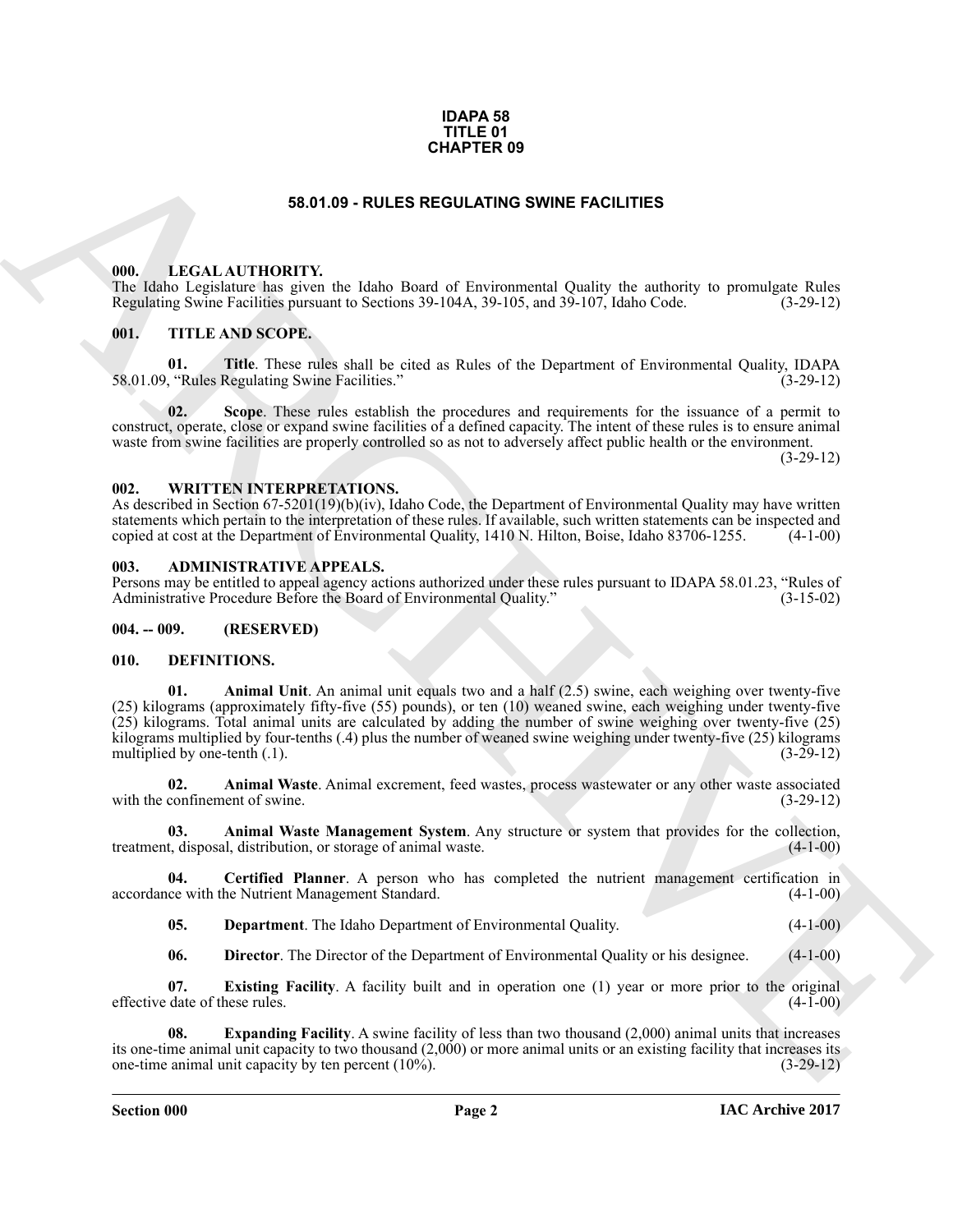<span id="page-2-6"></span>**09. Facility or Swine Facility**. Any place, site or location or part thereof where swine are kept, handled, housed, or otherwise maintained and includes but is not limited to buildings, lots, pens, and animal waste management system, and which has the one-time animal unit capacity of two thousand (2000) or more animal units. (3-29-12)

<span id="page-2-7"></span>**10.** Land Application. The spreading on or incorporation of animal waste into the soil mantle  $\gamma$  for beneficial purposes. (4-1-00) primarily for beneficial purposes.

<span id="page-2-8"></span>**11. Nutrient Management Plan**. A plan prepared in compliance with the Nutrient Management Standard or other equally protective standard approved by the Director for managing the amount, source, placement, form, and timing of the land application of nutrients and soil amendments for plant production and to minimize the potential for environmental degradation, particularly impairment of water quality. (4-1-00) potential for environmental degradation, particularly impairment of water quality.

<span id="page-2-9"></span>**12. Nutrient Management Standard**. The United States Department of Agriculture-Natural Resource Conservation Service Code 590 or the Idaho Agricultural Pollution Abatement Plan-Nutrient Management Standard Component Practice.

**13. One-Time Animal Unit Capacity**. The maximum number of animal units that a facility is capable of housing at any given point in time.

<span id="page-2-11"></span><span id="page-2-10"></span>**14. Operate**. Confine, feed, propagate, house, or otherwise sustain swine. (3-29-12)

<span id="page-2-12"></span>**15. Permit**. A written authorization by the Director to construct, operate, or expand a swine facility. (3-29-12)

<span id="page-2-15"></span><span id="page-2-14"></span><span id="page-2-13"></span>**16.** Permittee. The person in whose name a permit is issued. (4-1-00)

**17. Person**. Any individual, association, partnership, firm, joint stock company, joint venture, trust, political subdivision, public or private corporation, state or federal governmental department, agency or instrumentality or any legal entity which is recognized by law as the subject of rights and duties. (4-1-00) instrumentality, or any legal entity which is recognized by law as the subject of rights and duties.

Government of Environmental Quality.<br>
Separations of Eucklides Source is the state of the state of the state of the state of the state of the state of the state of the state of the state of the state of the state of the s **18. Process Wastewater**. Any water used in the facility that comes into contact with any manure, litter, bedding, raw, intermediate, or final material or product used in or resulting from the production of swine and any products directly or indirectly used in the operation of a facility, such as spillage or overflow from animal watering systems; washing, cleaning, or flushing pens, barns, manure pits, or spray cooling of animals; and dust control and any precipitation which comes into contact with animals or animal waste. (3-29-12)

<span id="page-2-16"></span>**19.** Unauthorized Discharge. A release of animal waste to the environment or waters of the state that horized by the permit or the terms of an NPDES permit issued by the federal EPA. (4-1-00) is not authorized by the permit or the terms of an NPDES permit issued by the federal EPA.

<span id="page-2-17"></span>**20. Waters of the State**. All the accumulations of water, surface and underground, natural and artificial, public and private, or parts thereof which are wholly or partially within, which flow through or border upon the state.  $(4-1-00)$ 

# <span id="page-2-0"></span>**011. -- 099. (RESERVED)**

# <span id="page-2-4"></span><span id="page-2-2"></span><span id="page-2-1"></span>**100. APPLICABILITY.**

**01. Permit Required**. No person shall construct, operate, or expand a regulated swine facility without ining a permit issued by the Director as provided in these rules. (3-29-12) first obtaining a permit issued by the Director as provided in these rules.

**02. Regulated Facilities**. New swine facilities having a one-time animal unit capacity of two thousand (2,000) or more animal units and expanding facilities are required to be permitted as provided in these rules.  $(3-29-12)$ 

<span id="page-2-5"></span><span id="page-2-3"></span>**03. Common Control**. Two (2) or more swine facilities under common control of the same person may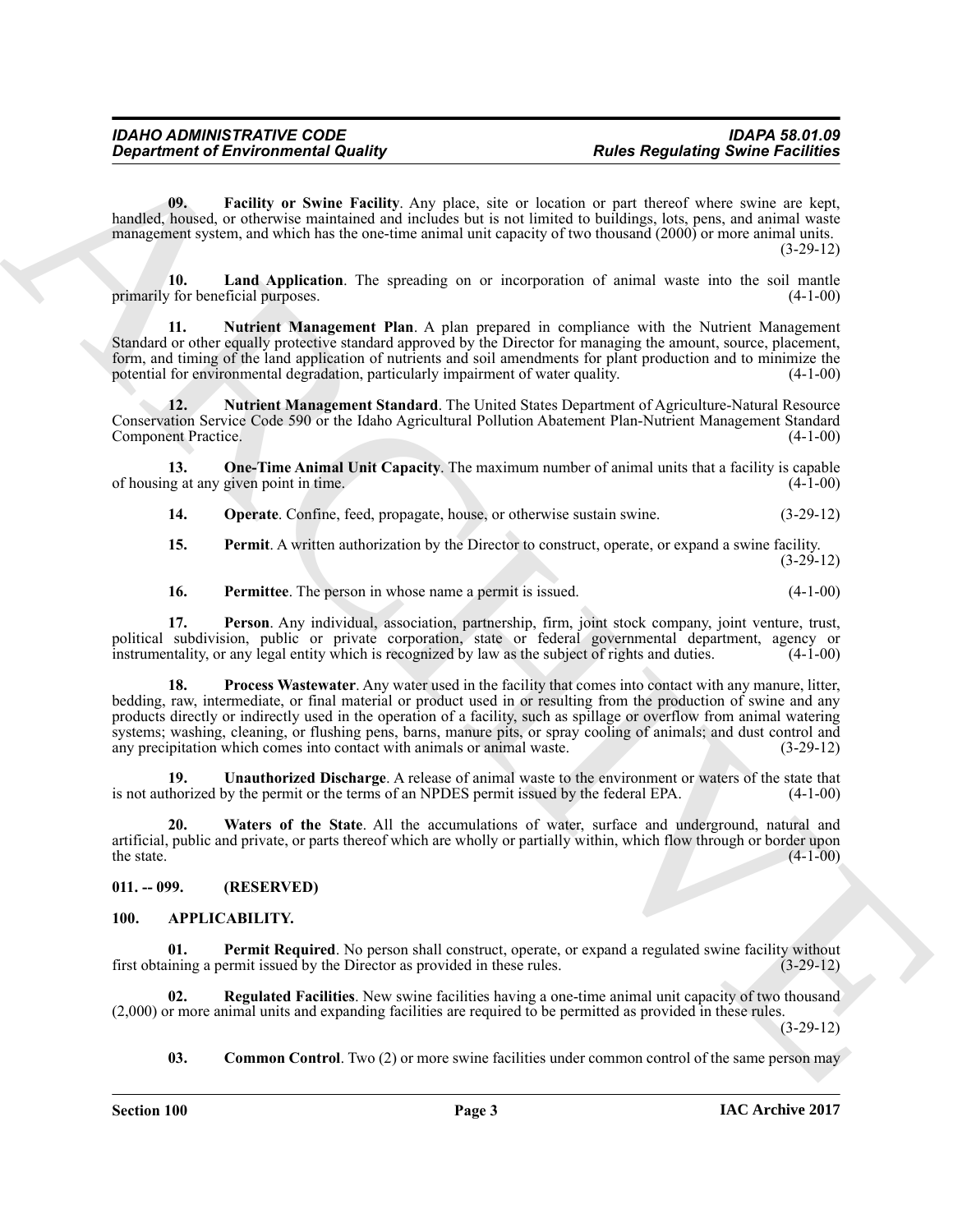# <span id="page-3-2"></span><span id="page-3-0"></span>**101. -- 199. (RESERVED)**

# <span id="page-3-7"></span><span id="page-3-6"></span><span id="page-3-5"></span><span id="page-3-4"></span><span id="page-3-3"></span><span id="page-3-1"></span>**200. PERMIT APPLICATION.**

|                                   | <b>Department of Environmental Quality</b>                                                                                                                                                                                                                                                                                                                                                                                         | <b>Rules Regulating Swine Facilities</b> |             |
|-----------------------------------|------------------------------------------------------------------------------------------------------------------------------------------------------------------------------------------------------------------------------------------------------------------------------------------------------------------------------------------------------------------------------------------------------------------------------------|------------------------------------------|-------------|
|                                   | be considered, for purposes of permitting, to be a single facility, even though separately their capacity is less than two<br>thousand $(2,000)$ animal units, if they use a common animal waste management system or land application site.                                                                                                                                                                                       |                                          | $(3-29-12)$ |
| 04.<br>Section $2\overline{1}0$ . | <b>Existing Swine Facilities</b> . Those swine facilities built and in operation one (1) year or more prior<br>to the original effective date of these rules are exempt from the requirements of these rules except as provided in                                                                                                                                                                                                 |                                          | $(3-29-12)$ |
| $101. - 199.$                     | (RESERVED)                                                                                                                                                                                                                                                                                                                                                                                                                         |                                          |             |
| 200.                              | PERMIT APPLICATION.                                                                                                                                                                                                                                                                                                                                                                                                                |                                          |             |
| 01.                               | Permit Application. Every person requiring a permit under these rules shall submit a permit<br>application to the Department. A permit application will be used to determine if the construction, operation, and<br>closure of a swine facility will be in conformance with these and other applicable rules.                                                                                                                      |                                          | $(3-29-12)$ |
| 02.                               | Preapplication Conference. Prospective applicants are encouraged to meet with the Department<br>to discuss application requirements and procedures.                                                                                                                                                                                                                                                                                |                                          | $(4-1-00)$  |
| 03.                               | <b>Contents of Application</b> . Each application shall include, in the format set forth by the Director and<br>when determined applicable by the Director, the following information in Subsections 200.04 through 200.08 in<br>sufficient detail to allow the Director to make necessary application review decisions concerning design,<br>environmental protection and public health.                                          |                                          | $(4-1-00)$  |
| 04.                               | <b>Relevant Information.</b>                                                                                                                                                                                                                                                                                                                                                                                                       |                                          | $(4-1-00)$  |
| a.                                | Name, mailing address and phone number of the facility owner.                                                                                                                                                                                                                                                                                                                                                                      |                                          | $(4-1-00)$  |
| b.                                | Name, mailing address and phone number of the facility operator.                                                                                                                                                                                                                                                                                                                                                                   |                                          | $(4-1-00)$  |
| c.                                | Name and mailing address of the facility.                                                                                                                                                                                                                                                                                                                                                                                          |                                          | $(4-1-00)$  |
| d.                                | Legal description of the facility location.                                                                                                                                                                                                                                                                                                                                                                                        |                                          | $(4-1-00)$  |
|                                   | The legal structure of the entity owning the facility, including the names and addresses of all<br>directors, officers, registered agents and partners.                                                                                                                                                                                                                                                                            |                                          | $(4-1-00)$  |
| f.<br>last ten $(10)$ years.      | The names and locations of all swine facilities owned and/or operated by the applicant within the                                                                                                                                                                                                                                                                                                                                  |                                          | $(3-29-12)$ |
| g.                                | The one-time animal unit capacity of the facility.                                                                                                                                                                                                                                                                                                                                                                                 |                                          | $(4-1-00)$  |
| h.                                | The type of animals to be confined at the facility.                                                                                                                                                                                                                                                                                                                                                                                |                                          | $(4-1-00)$  |
| i.                                | Evidence that a valid water right exists to supply adequate water for the proposed facility or a copy<br>of either an application for permit to appropriate water or an application to change the point of diversion, place,<br>period and nature of use of an existing water right that has been filed with the Idaho Department of Water Resources<br>which, if approved, will supply adequate water for the proposed operation. |                                          | $(4-1-00)$  |
|                                   | Proof of financial capability to perform remedial actions and to meet the conditions of an approved<br>closure plan for a facility. The mechanism used to demonstrate financial capability must be legally valid, binding and                                                                                                                                                                                                      |                                          |             |
|                                   | enforceable under applicable law and must insure that the funds necessary to meet the costs of remediation and<br>closure will be available whenever they are needed in accordance with Section 205. The mechanisms include, but are<br>not limited to, trust funds, surety bonds, letters of credit, insurance and corporate guarantees.                                                                                          |                                          | $(3-15-02)$ |

| The one-time animal unit capacity of the facility.  |  | $(4-1-00)$ |
|-----------------------------------------------------|--|------------|
| The type of animals to be confined at the facility. |  | $(4-1-00)$ |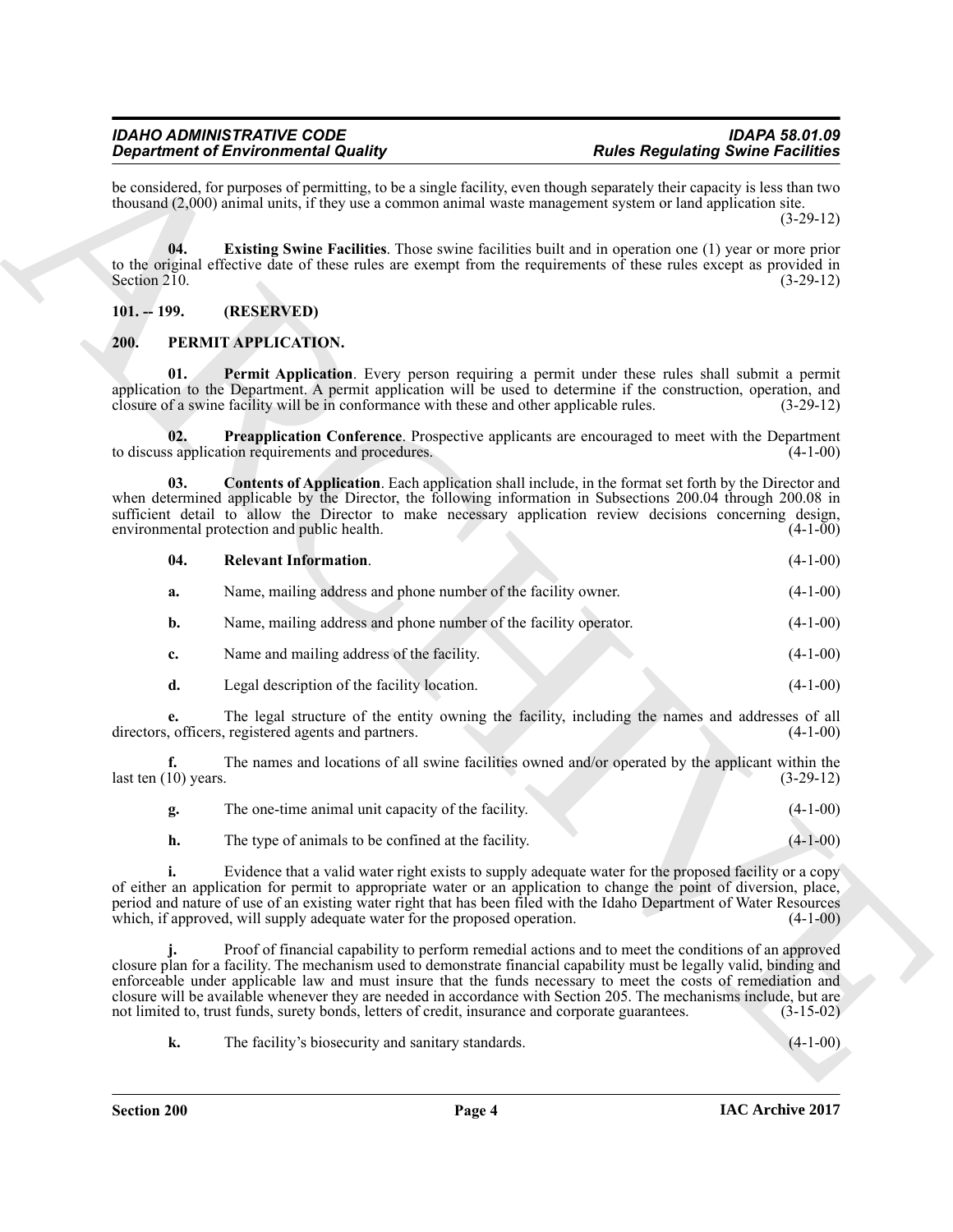<span id="page-4-1"></span><span id="page-4-0"></span>

|                            | <b>Department of Environmental Quality</b>                                                                                                                                                                                                                                                                 | <b>Rules Regulating Swine Facilities</b> |
|----------------------------|------------------------------------------------------------------------------------------------------------------------------------------------------------------------------------------------------------------------------------------------------------------------------------------------------------|------------------------------------------|
|                            | A statement of estimated annual income and operating expenses that demonstrate, to the<br>satisfaction of the Department, financial capability to operate the facility.                                                                                                                                    | $(3-15-02)$                              |
| 0 <sub>5</sub>             | <b>Construction Plan.</b> Plans and specifications for the facility's animal waste management system<br>that include the following information:                                                                                                                                                            | $(4-1-00)$                               |
| a.                         | Vicinity map(s) prepared on one (1) or more seven and one-half minute $(7.5)$ USGS topographic<br>quadrangle maps or a high quality reproduction(s) that includes the following:                                                                                                                           | $(4-1-00)$                               |
| i.                         | Layout of the facility, including buildings and animal waste management system;                                                                                                                                                                                                                            | $(4-1-00)$                               |
| 11.                        | The one hundred (100) year FEMA flood zones or other appropriate flood data for the facility site<br>and land application sites owned or leased by the applicant;                                                                                                                                          | $(4-1-00)$                               |
| 111.                       | The location of occupied dwellings, public and private gathering places, such as schools, churches<br>and parks, and incorporated municipalities which are within a two $(2)$ mile radius of the facility; and                                                                                             | $(4-1-00)$                               |
| $iv$ .<br>facility.        | Private and community domestic water wells, irrigation wells, irrigation conveyance and drainage<br>structures, monitoring wells, wetlands, streams, springs, and reservoirs which are within a one (1) mile radius of the                                                                                 | $(4-1-00)$                               |
| b.                         | Facility construction specifications including:                                                                                                                                                                                                                                                            | $(4-1-00)$                               |
| i.                         | A site plan showing:                                                                                                                                                                                                                                                                                       | $(4-1-00)$                               |
| (1)                        | Building locations;                                                                                                                                                                                                                                                                                        | $(4-1-00)$                               |
| (2)                        | Waste facilities;                                                                                                                                                                                                                                                                                          | $(4-1-00)$                               |
| (3)                        | All waste conveyance systems; and                                                                                                                                                                                                                                                                          | $(4-1-00)$                               |
| (4)<br>protection devices. | All irrigation systems used for land application, including details of approved water supply                                                                                                                                                                                                               | $(4-1-00)$                               |
| ii.                        | Building plans showing:                                                                                                                                                                                                                                                                                    | $(4-1-00)$                               |
| (1)                        | All wastewater collection systems in housed units;                                                                                                                                                                                                                                                         | $(4-1-00)$                               |
| (2)                        | All freshwater supply systems, including details of approved water supply protection devices;                                                                                                                                                                                                              | $(4-1-00)$                               |
| (3)<br>and                 | Detailed drawings of wastewater collection and conveyance systems and containment construction;                                                                                                                                                                                                            | $(4-1-00)$                               |
| (4)                        | Detailed construction and installation procedures.                                                                                                                                                                                                                                                         | $(4-1-00)$                               |
| 06.                        | Site Characterization. A characterization of the facility and any land application site(s) owned or<br>operated by the applicant, prepared by a registered professional geologist, a registered professional engineer or a<br>qualified ground water hydrologist, that includes the following information: | $(4-1-00)$                               |
| a.                         | A description of monitoring methods, frequency, and reporting components related to either leak<br>detection systems and/or ground water monitoring wells;                                                                                                                                                 | $(4-1-00)$                               |
| b.                         | The climatic, hydrogeologic, and soil characteristics;                                                                                                                                                                                                                                                     | $(4-1-00)$                               |
|                            |                                                                                                                                                                                                                                                                                                            |                                          |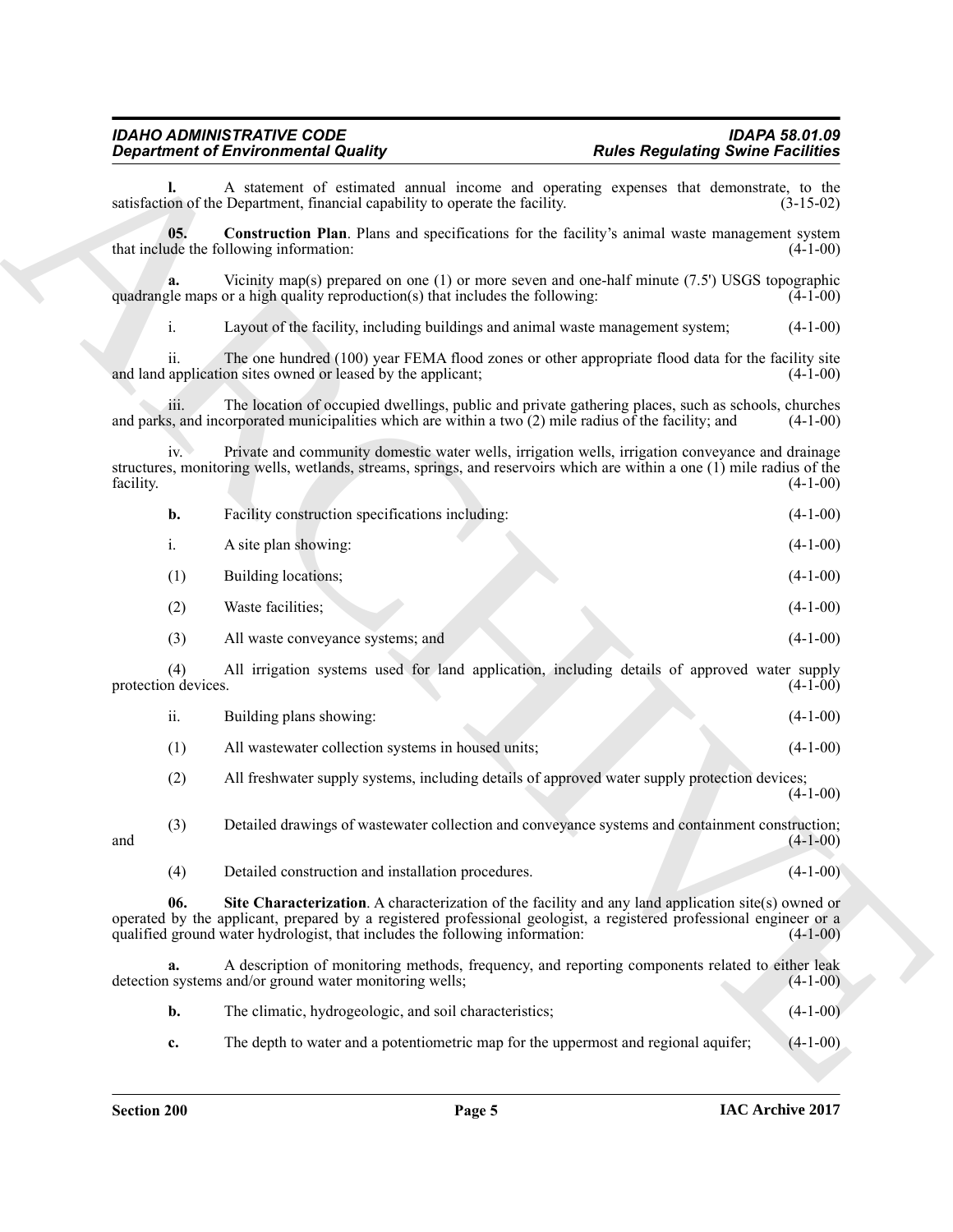<span id="page-5-8"></span><span id="page-5-7"></span><span id="page-5-6"></span><span id="page-5-5"></span><span id="page-5-4"></span><span id="page-5-3"></span><span id="page-5-2"></span><span id="page-5-1"></span><span id="page-5-0"></span>

|                                       | <b>Department of Environmental Quality</b>                                                                                                                                                                                                                                                                                                                                                                                                                                                                                                                                                                                                                                                    | <b>Rules Regulating Swine Facilities</b> |            |
|---------------------------------------|-----------------------------------------------------------------------------------------------------------------------------------------------------------------------------------------------------------------------------------------------------------------------------------------------------------------------------------------------------------------------------------------------------------------------------------------------------------------------------------------------------------------------------------------------------------------------------------------------------------------------------------------------------------------------------------------------|------------------------------------------|------------|
| d.                                    | The vertical and horizontal conductivity, gradient, and ground water flow direction and velocity;                                                                                                                                                                                                                                                                                                                                                                                                                                                                                                                                                                                             |                                          | $(4-1-00)$ |
| e.                                    | Estimates of recharge to the uppermost aquifer;                                                                                                                                                                                                                                                                                                                                                                                                                                                                                                                                                                                                                                               |                                          | $(4-1-00)$ |
| f.<br>waters; and                     | Information which characterizes the relationship between the ground water and adjacent surface                                                                                                                                                                                                                                                                                                                                                                                                                                                                                                                                                                                                |                                          | $(4-1-00)$ |
| g.                                    | A summary of local ground water quality data.                                                                                                                                                                                                                                                                                                                                                                                                                                                                                                                                                                                                                                                 |                                          | $(4-1-00)$ |
| 07.                                   | <b>Nutrient Management Plan</b> . A plan prepared by a Certified Planner demonstrating compliance<br>with the Nutrient Management Standard for land application.                                                                                                                                                                                                                                                                                                                                                                                                                                                                                                                              |                                          | $(4-1-00)$ |
| 08.                                   | Closure Plan. A plan describing the procedures for final closure of a facility that ensures no<br>adverse impacts to the environment and waters of the state and that includes:                                                                                                                                                                                                                                                                                                                                                                                                                                                                                                               |                                          | $(4-1-00)$ |
| a.                                    | The estimated length of operation of the facility; and                                                                                                                                                                                                                                                                                                                                                                                                                                                                                                                                                                                                                                        |                                          | $(4-1-00)$ |
| b.                                    | A description of the procedures, methods, and schedule to be implemented at the facility for final<br>disposal, handling, management and/or treatment of all animal waste.                                                                                                                                                                                                                                                                                                                                                                                                                                                                                                                    |                                          | $(4-1-00)$ |
| 09.                                   | Other Information. An applicant shall provide any other information relative to Subsections<br>200.04 through 200.08 deemed necessary by the Director to assess protection of human health and the environment                                                                                                                                                                                                                                                                                                                                                                                                                                                                                |                                          | $(4-1-00)$ |
| 10.                                   | Application Fee. A fee shall be submitted with each permit application as follows:                                                                                                                                                                                                                                                                                                                                                                                                                                                                                                                                                                                                            |                                          | $(4-1-00)$ |
| a.                                    | Three thousand dollars (\$3,000) for facilities that have a one-time animal unit capacity of less than<br>five-thousand $(5,000)$ animal units;                                                                                                                                                                                                                                                                                                                                                                                                                                                                                                                                               |                                          | $(4-1-00)$ |
| b.                                    | Five thousand dollars (\$5,000) for facilities that have a one-time animal unit capacity of five<br>thousand to ten thousand $(5,000-10,000)$ animal units; and                                                                                                                                                                                                                                                                                                                                                                                                                                                                                                                               |                                          | $(4-1-00)$ |
| c.<br>thousand (10,000) animal units. | Ten thousand dollars (\$10,000) for facilities that have a one-time animal unit capacity over ten                                                                                                                                                                                                                                                                                                                                                                                                                                                                                                                                                                                             |                                          | $(4-1-00)$ |
| $201. - 204.$                         | (RESERVED)                                                                                                                                                                                                                                                                                                                                                                                                                                                                                                                                                                                                                                                                                    |                                          |            |
| 205.                                  | FINANCIAL ASSURANCE REQUIREMENTS.                                                                                                                                                                                                                                                                                                                                                                                                                                                                                                                                                                                                                                                             |                                          |            |
| 01.                                   | Written Estimate of Costs. The owner of a swine facility shall submit, as part of the permit<br>application, a detailed written estimate, in current dollars, of the cost of hiring a third party to:                                                                                                                                                                                                                                                                                                                                                                                                                                                                                         | $(3-29-12)$                              |            |
| a.                                    | Remediate potential contamination caused by the operation of the facility or of any potential spill<br>or breech, including, without limitation, remediation pursuant to the facility's Spill Contingency Plan; and (3-15-02)                                                                                                                                                                                                                                                                                                                                                                                                                                                                 |                                          |            |
| b.                                    | Close the facility in accordance with an approved closure plan.                                                                                                                                                                                                                                                                                                                                                                                                                                                                                                                                                                                                                               | $(3-15-02)$                              |            |
| c.                                    | The Department must approve the cost estimate as reasonable prior to the issuance of a permit.                                                                                                                                                                                                                                                                                                                                                                                                                                                                                                                                                                                                | $(3-15-02)$                              |            |
| 02.                                   | Financial Assurance Mechanisms. The owner shall submit as part of the permit application<br>evidence of financial assurance to cover the approved remediation and closure cost estimates. However, if the<br>Department has determined, prior to October 19, 2000, that a complete application has been submitted, the owner<br>shall submit the remediation and closure cost estimates and financial assurance mechanism to the Department for<br>approval prior to the issuance of a permit. The mechanism used to demonstrate financial assurance shall be submitted<br>to the Department for approval and shall ensure that the funds necessary to meet the approved costs of remediation |                                          |            |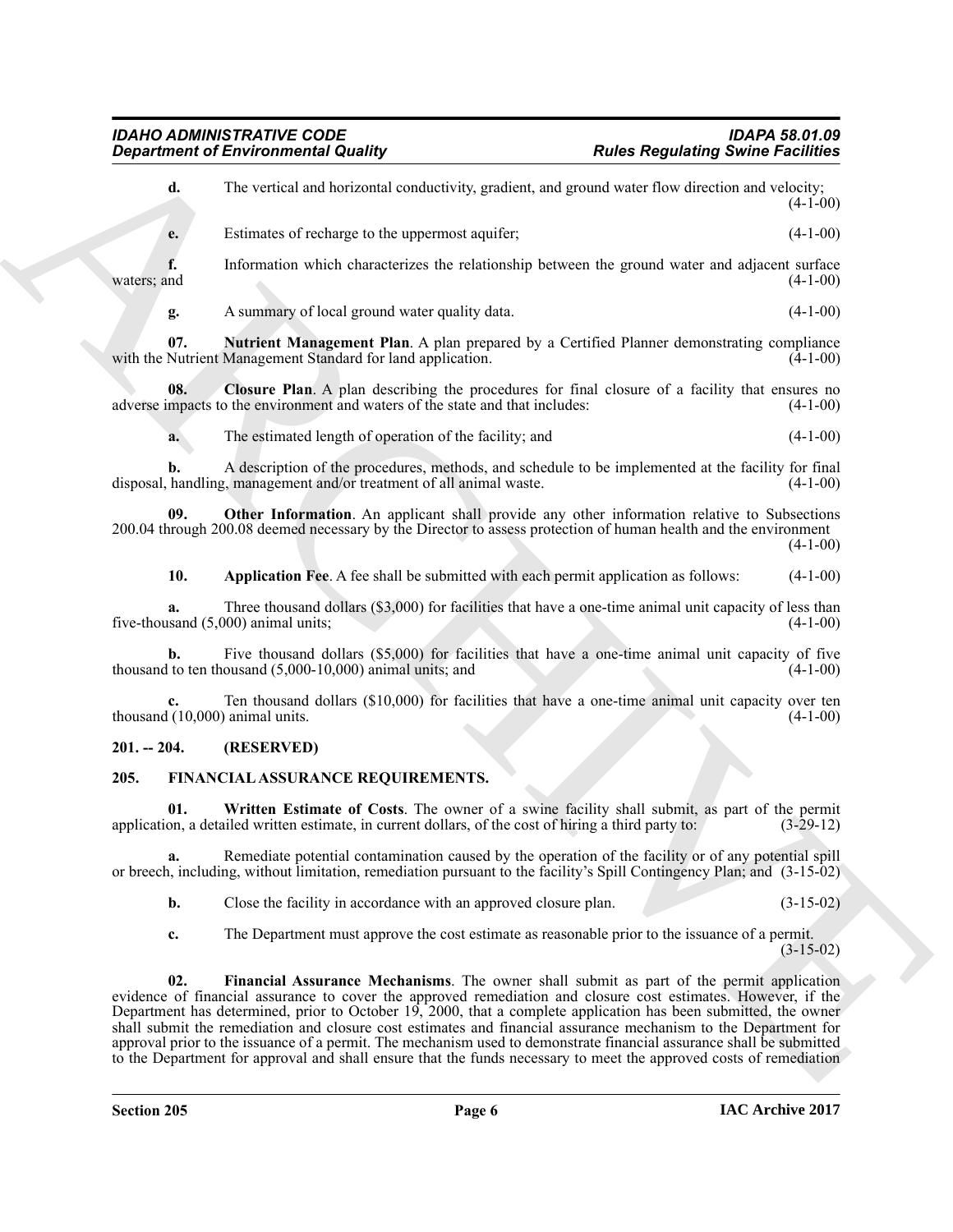and closure will be available whenever they are needed. The financial assurance mechanisms allowed for swine facilities shall include any mechanism or a combination of mechanisms meeting the criteria set forth below or other mechanism approved by the Department. (3-29-12) mechanism approved by the Department.

**a.** Trust Fund. (3-15-02)

i. An owner may satisfy the requirements of Subsection 205.02 by establishing a trust fund and submitting an originally signed duplicate of the trust agreement to the Department. The trustee must be an entity which has the authority to act as a trustee and whose trust operations are regulated and examined by a federal or state  $a$ gency.  $(3-15-02)$ 

ii. After the trust fund is established, whenever the current remediation and closure cost estimates change, the owner must compare the new estimates with the trustee's most recent annual valuation of the trust fund. If the value of the fund is less than the amount of the new estimate, the owner, within sixty (60) days after the change in the cost estimate, must either deposit an amount equal into the fund so that its value after this deposit at least equals the amount of the current remediation or closure cost estimate, or obtain other financial assurance as specified in Subsection 205.02 to cover the difference. Subsection 205.02 to cover the difference.

iii. If the value of the trust fund is greater than the total amount of the current remediation or closure cost estimate, the owner may submit a written request to the Department for release of the amount in excess of the current remediation or closure cost estimate. (3-15-02) current remediation or closure cost estimate.

iv. If an owner substitutes other financial assurance as specified in Subsection 205.02 for all or part of the trust fund, he may submit a written request to the Department for release of the amount in excess of the current remediation or closure cost estimate covered by the trust fund. (3-15-02)

**b.** Surety Bond. (3-15-02)

i. An owner may satisfy the requirements of Subsection 205.02 by obtaining a payment or performance surety bond and submitting a certified copy of the bond to the Department. The surety company issuing the bond must, at a minimum, be among those listed as acceptable sureties on federal bonds in Circular 570 of the U.S. Department of the Treasury. (3-15-02) U.S. Department of the Treasury.

ii. The penal sum of the bond must be in an amount at least equal to the current remediation and ost estimates. (3-15-02) closure cost estimates.

iii. Under the terms of the bond, the surety will become liable on the bond obligation when: (3-15-02)

(1) The owner fails to perform as guaranteed by the bond; or (3-15-02)

(2) The Department notifies the owner that he has failed to meet requirements of these rules. (3-15-02)

**Experimental divergent interest in the sympatometric of the sympatometric interest in the sympatometric interest in the sympatometric interest in the sympatometric interest in the sympatometric interest in the sympatomet** iv. Under the terms of the bond, the surety may cancel the bond by sending notice of cancellation by certified mail to the owner and the Department one hundred twenty (120) days in advance of cancellation. Cancellation may not occur, however, during the one hundred twenty (120) days beginning with the date of receipt of the notice by the Department, as evidenced by the return receipt. The surety shall remain liable on the bond for costs of remediation and closure unless the owner obtains a replacement financial assurance mechanism, approved by the Department in accordance with Subsection 205.02.f., that covers both the existing and future costs of remediation and  $\text{closure.} \tag{3-15-02}$ 

**c.** Letter of Credit. (3-15-02)

i. An owner may satisfy the requirements of Subsection 205.02 by obtaining an irrevocable standby letter of credit and submitting a certified copy of the letter to the Department. The issuing institution must be an entity which has the authority to issue letters of credit and whose letter-of-credit operations are regulated and examined by a federal or state agency. federal or state agency.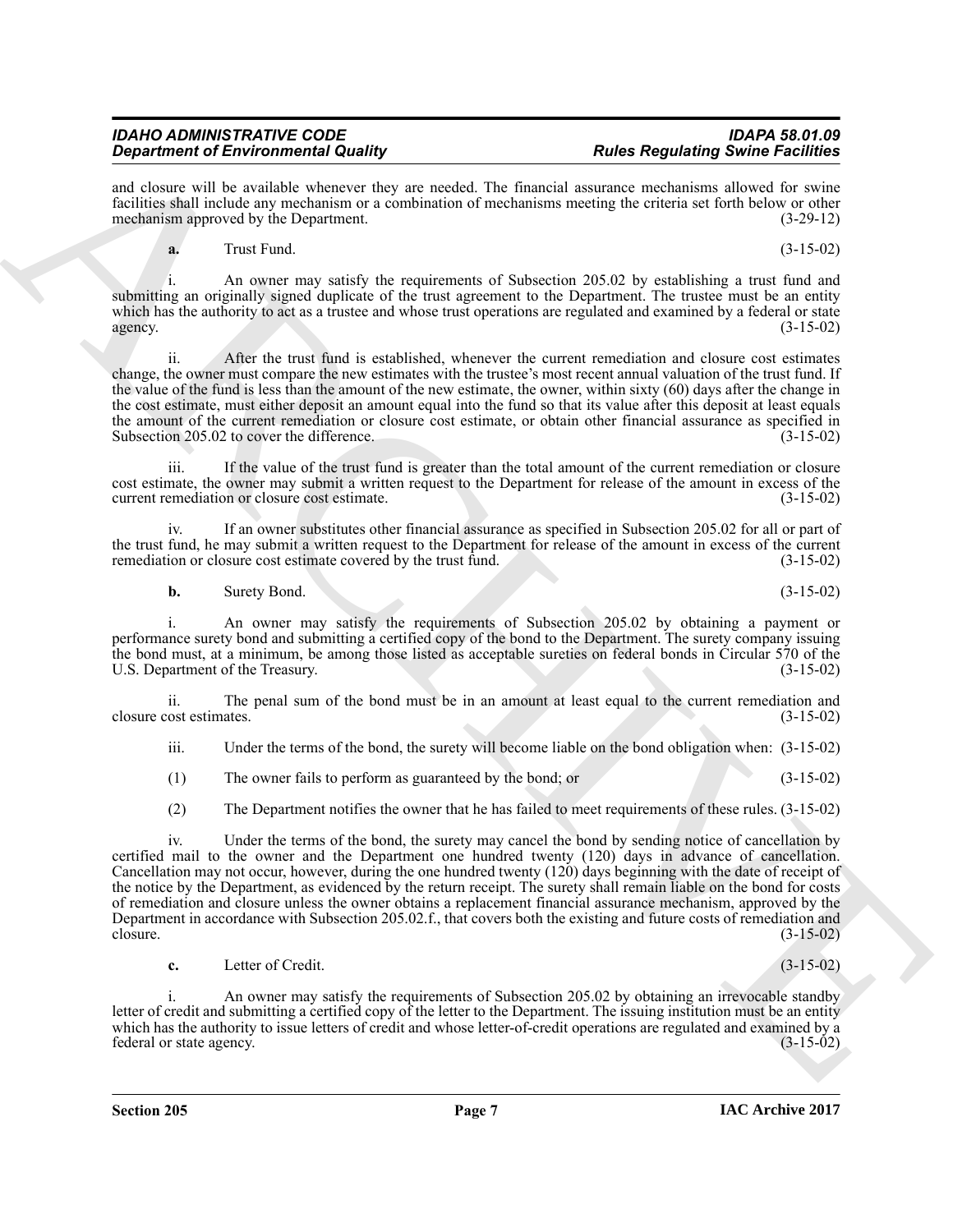The letter of credit must be accompanied by a letter from the owner referring to the letter of credit by number, issuing institution, and date, and providing the following information: the type of facility, name and address of the facility, and the amount of funds assured for remediation and closure of the facility by the letter of  $\text{credit.}$  (3-15-02)

**Department of Environmental Resolution** (and the system pairs and the system of the system of the system of the system of the system of the system of the system of the system of the system of the system of the system of iii. The letter of credit must be irrevocable and issued for a period of at least one (1) year. The letter of credit must provide that the expiration date will be automatically extended for a period of at least one (1) year unless, at least one hundred twenty (120) days before the current expiration date, the issuing institution notifies both the owner and the Department by certified mail of a decision not to extend the expiration date. Cancellation may not occur, however, during the one hundred twenty (120) days beginning with the date of receipt of the notice by the Department, as evidenced by the return receipt. The issuing institution shall remain liable on the letter of credit for costs of remediation and closure unless the owner obtains a replacement financial assurance mechanism, approved by the Department in accordance with Subsection 205.02.f., that covers both the existing and future costs of remediation and closure. (3-15-02) and closure. (3-15-02)

iv. The letter of credit must be issued in an amount at least equal to the current remediation and closure nates. (3-15-02) cost estimates.

**d.** Insurance. (3-15-02)

i. An owner may satisfy the requirements of Subsection 205.02 by obtaining remediation and closure insurance and submitting a certificate of such insurance to the Department. At a minimum, the insurer must be licensed to transact the business of insurance, or eligible to provide insurance as an excess or surplus lines insurer, in one (1) or more states.  $(3-15-02)$ 

ii. The insurance policy must be issued for a face amount at least equal to the current remediation and closure cost estimates. The term "face amount" means the total amount the insurer is obligated to pay under the policy. Actual payments by the insurer will not change the face amount, although the insurer's future liability will be lowered by the amount of the payments. lowered by the amount of the payments.

iii. Each insurance policy must contain a provision allowing assignment of the policy to a successor. Such assignment may be conditional upon consent of the insurer, provided such consent is not unreasonably refused. (3-15-02)

iv. The automatic renewal of the policy must, at a minimum, provide the insured with the option of renewal at the face amount of the expiring policy. The insurer may cancel the policy by sending notice by certified mail to the owner and the Department one hundred twenty (120) days in advance. Cancellation may not occur, however, during the one hundred twenty (120) days beginning with the date of receipt of the notice by the Department, as evidenced by the return receipt. The insurer shall remain liable on the policy for costs of remediation and closure unless the owner obtains a replacement financial assurance mechanism, approved by the Department in accordance with Subsection 205.02.f., that covers both the existing and future costs of remediation and closure.

(3-15-02)

# **e.** Corporate Guarantee. (3-15-02)

i. An owner may satisfy the requirements of Subsection 205.02 by obtaining a written guarantee and submitting a certified copy of the guarantee and appropriate letter from the guarantor. The guarantor must be the direct or higher-tier parent corporation of the owner, a firm whose parent corporation is also the parent corporation of the owner, or a firm with a "substantial business relationship" with the owner. (3-15-02) the owner, or a firm with a "substantial business relationship" with the owner.

ii. If the guarantor's parent company is also the parent corporation of the owner, a letter from the guarantor's chief financial officer must describe the value received in consideration of the guarantee. (3-15-02)

iii. If the guarantor is a firm with a "substantial business relationship" with the owner, the letter must<br>the "substantial business relationship" and the value received in consideration of the guarantee. (3-15-02) describe the "substantial business relationship" and the value received in consideration of the guarantee.

iv. The terms of the guarantee shall provide that if the owner fails to perform remediation or closure of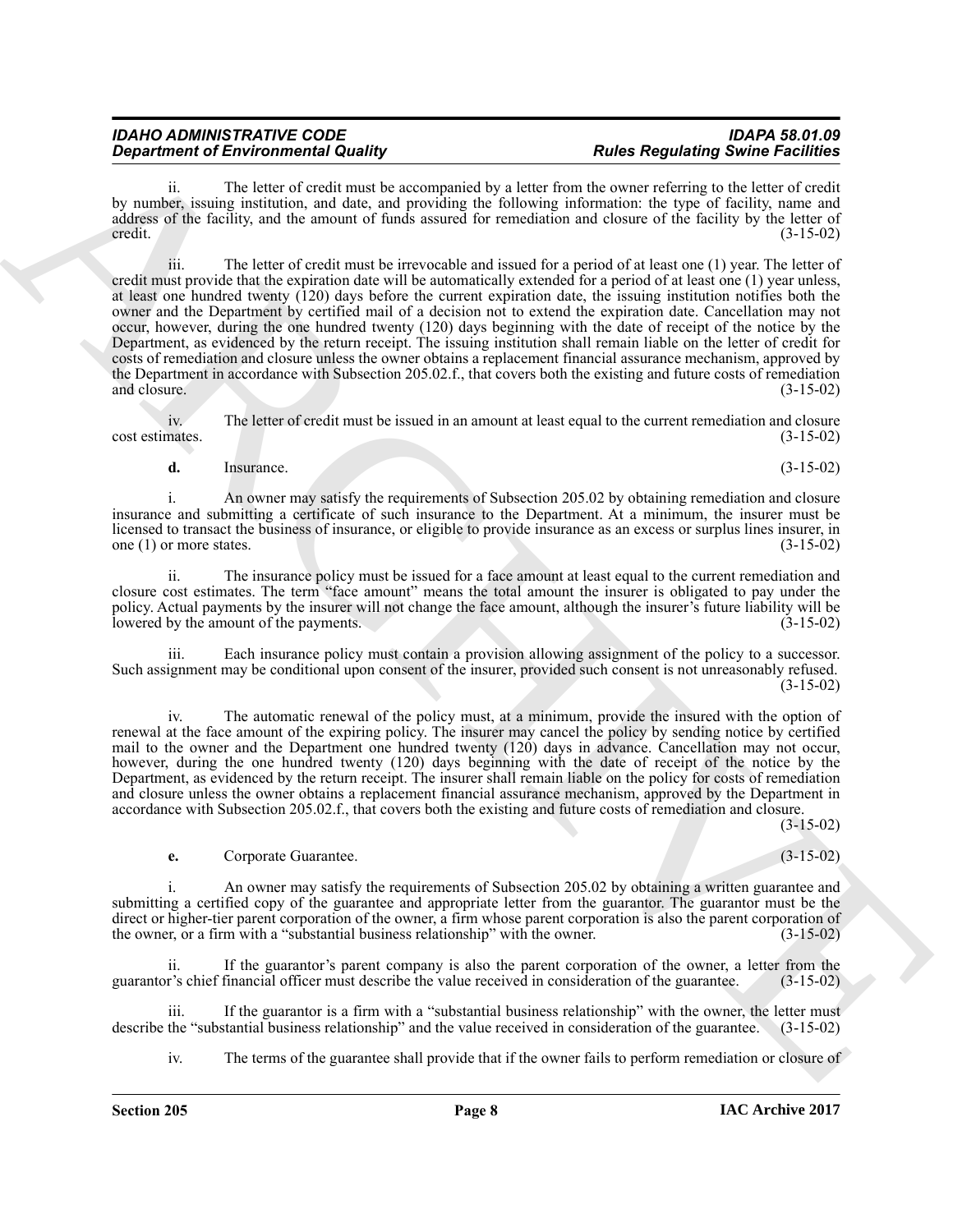a facility covered by the guarantee, the guarantor will: (3-15-02)

(1) Perform, or pay a third party to perform, remediation and closure as required (performance guarantee); or  $(3-15-02)$ 

(2) Establish a fully funded trust fund as specified in Subsection 205.02.a. in the name of the owner (payment guarantee).

**Equivariant of Environmental Quality ... Parks Regulating Swine Fieldings**<br>
Linch proceed by the generation of the generation of the specific of the specific of the specific procedure of the specific of the specific of The guarantee shall remain in force for as long as the owner must comply with the applicable financial assurance requirements of Subsection 205.02 unless the guarantor sends notice of cancellation by certified mail to the owner and to the Department one hundred twenty (120) days in advance. Cancellation may not occur, however, during the one hundred twenty (120) days beginning on the date of receipt of the notice by the Department, as evidenced by the return receipt. The guarantor shall remain liable on the guarantee for costs of remediation and closure unless the owner obtains a replacement financial assurance mechanism, approved by the Department in accordance with Subsection 205.02.f., that covers both the existing and future costs of remediation and closure.

(3-15-02)

**f.** If a financial assurance mechanism is cancelled by the issuing entity, the owner shall obtain alternate financial assurance, within sixty (60) days of receipt of notice of cancellation by the Department, which shall be submitted to the Department for approval. The alternate financial assurance must become effective not later than the effective date of cancellation or termination of the existing financial assurance. An owner may only cancel a financial assurance mechanism after first obtaining an alternative mechanism approved by the Department. (3-15-02)

<span id="page-8-2"></span>**03. Continuous Coverage**. The owner shall provide continuous coverage for remediation and closure until released from financial assurance requirements by the Department. (3-15-02)

<span id="page-8-1"></span>**04. Adjustment of Financial Assurance Amounts**. The following provisions apply to the adjustment of the amount of financial assurance:

**a.** The owner shall increase the remediation and closure cost estimates and the amount of financial assurance if changes to the closure plan or facility conditions or operations increase the cost estimates at any time during the active life of the facility. The cost estimates and financial assurance shall also be adjusted to reflect inflation. Increased cost estimates and financial assurance shall be submitted to the Department for approval.

(3-15-02)

**b.** The owner may reduce the remediation and closure cost estimates and the amount of financial assurance if the cost estimates exceed the maximum cost of remediation or closure at any time during the active life of the facility. The owner shall first notify the Department and obtain its approval of the justification for the reduction of the remediation and closure cost estimates. (3-15-02)

<span id="page-8-4"></span>**05. Release from Financial Assurance Requirements**. When remediation and closure conditions required by a permit are complete, financial assurance shall be released by the Department as follows: (3-15-02)

**a.** When the Department determines that initial closure activities have been completed, financial e, less identified retainages, shall be released.  $(3-15-02)$ assurance, less identified retainages, shall be released.

**b.** A sufficient amount of financial assurance shall be retained by the Department, up to five (5) years after closure, to ensure proper remediation and closure of a facility. (3-15-02)

**c.** Release of any amount of financial assurance shall not release the owner from any responsibility ing remediation or closure requirements.  $(3-15-02)$ for meeting remediation or closure requirements.

<span id="page-8-3"></span>**06. Owner Liability**. Nothing in these rules shall relieve the owner of liability for remediation and closure costs. The use of all financial assurance shall not relieve the owner from responsibility and liability for remediation and closure costs.

#### <span id="page-8-0"></span>**206. -- 209. (RESERVED)**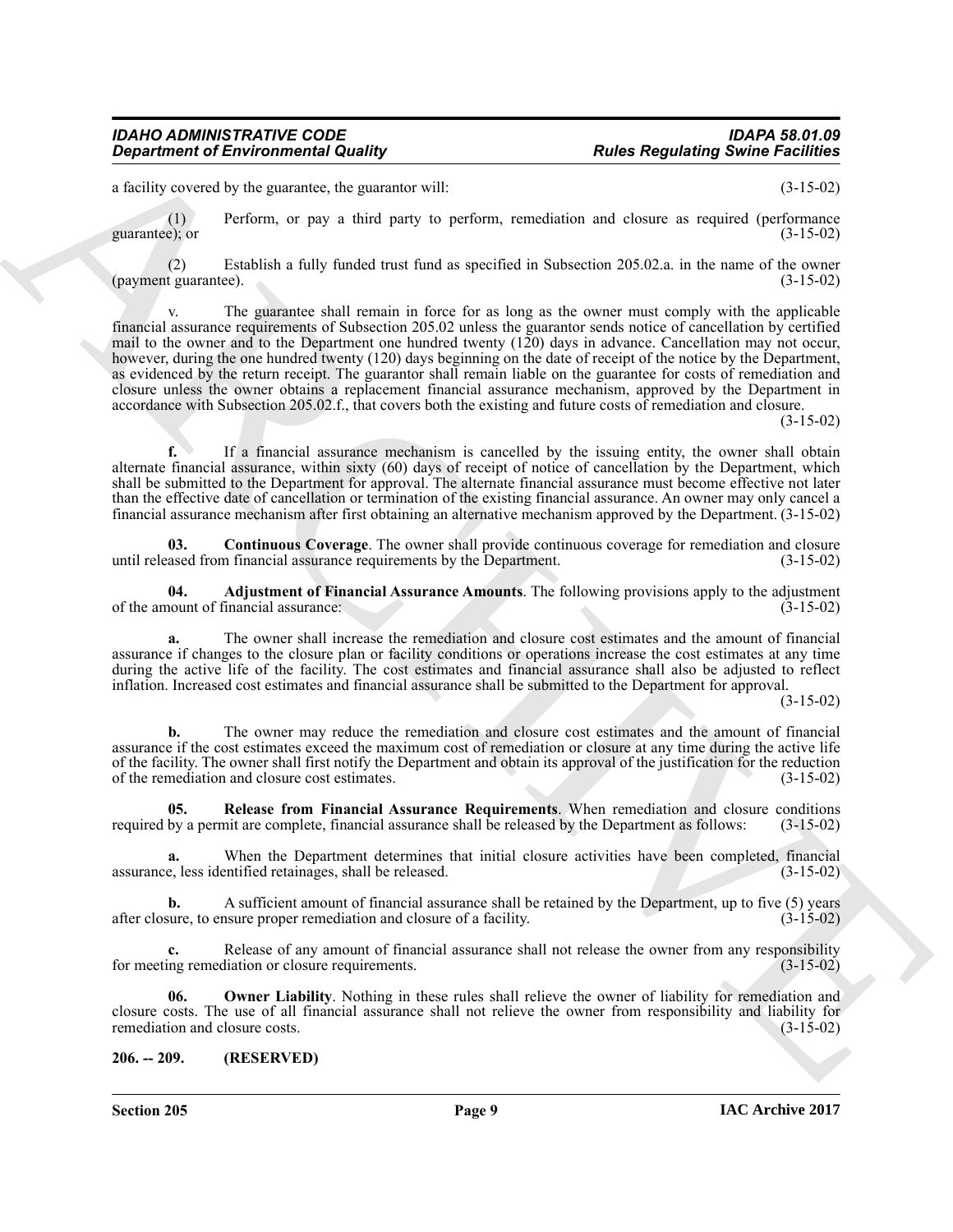#### <span id="page-9-3"></span><span id="page-9-0"></span>**210. EXISTING FACILITIES.**

<span id="page-9-6"></span>**01. Registration Requirement**. Existing facility owners shall register with the Department within three (3) months after the original effective date of these rules. Registration shall include the information in Subsection 200.04 except for Subsection 200.04.j. Nothing in Section 210 shall be construed to deny an existing facility the opportunity to apply for, and receive, a permit under these rules. (4-1-00) facility the opportunity to apply for, and receive, a permit under these rules.

<span id="page-9-5"></span>**Plan Requirement**. Existing facilities shall submit a nutrient management plan and closure plan to the Director for approval within two (2) years of the original effective date of these rules in accordance with Subsections 200.07 and 200.08. An application fee shall not be required unless the facility is expanding.  $(4$ Subsections 200.07 and 200.08. An application fee shall not be required unless the facility is expanding.

<span id="page-9-4"></span>**03. Expanding Facility**. The owner of an existing facility shall not increase the one-time animal unit capacity of the facility by ten percent (10%) or more without first obtaining a permit for the expansion as required by these rules. The ten percent (10%) increase is measured cumulatively from the original effective date of these rules.

 $(4-1-00)$ 

# <span id="page-9-1"></span>**211. -- 249. (RESERVED)**

# <span id="page-9-7"></span><span id="page-9-2"></span>**250. REQUIREMENTS FOR WATER QUALITY PROTECTION.**

Generation of Environmental Quality<br>
210. Experimental Quality<br>
210. Experimental Requisions Liesting Berlin, women shall regulate with the Dependent soliding<br>
210. Repletmina Requisions Liesting Berlin, women shall regul The following minimum design and performance standards are intended as a baseline for protection of public health and the waters of the state. These standards shall apply to all facilities and be reflected in the permit unless the Director approves, based on an applicant's site specific information, that compliance with a specific standard is not required to protect water quality and the public health. Other conditions, as determined by the Director to be necessary to protect water quality, may be included in a permit. (4-1-00)

<span id="page-9-8"></span>**01. Animal Waste Management System Design Criteria**. A facility's animal waste management system shall be designed and constructed in accordance with the NRCS and the American Society of Agricultural Engineers standards, whichever is most stringent and shall: (4-1-00) Engineers standards, whichever is most stringent and shall:

Contain the maximum expected operating water balance and the twenty-five (25) year twenty-four event and the one (1) in five (5) year winter runoff. (4-1-00)  $(24)$  hour rainfall event and the one  $(1)$  in five  $(5)$  year winter runoff.

**b.** Provide capacity to store the peak volume of process wastewater that will be generated during a six h period.  $(4-1-00)$  $(6)$  month period.

**c.** Provide a one (1) foot freeboard in addition to the storage requirements, specified in Subsections and 250.01.b. (4-1-00) 250.01.a. and 250.01.b.

**d.** Impoundments, other than for emergency runoff, containing or designed to contain process wastewater shall be designed for efficient leak detection and shall not be located in the one-hundred (100) year floodplain. (4-1-00) floodplain. (4-1-00)

<span id="page-9-12"></span><span id="page-9-9"></span>**e.** Seepage rates for impoundments shall be no greater than  $1 \times 10^{-7}$  cm/sec. (4-1-00)

**02. Water Quality Monitoring**. Ground water and/or leak detection monitoring shall be conducted for every facility with a liquid storage impoundment and shall be designed to give the earliest possible detection of an unauthorized discharge to ground water. (4-1-00)

**03.** Discharges. Facilities shall be constructed, operated and maintained to not cause unauthorized discharges. (4-1-00) discharges. (4-1-00)

<span id="page-9-10"></span>**04.** Spill Contingency Plan. Facilities shall prepare a discharge response strategy that describes es and methods to be implemented for the abatement and cleanup of any pollutant. (4-1-00) procedures and methods to be implemented for the abatement and cleanup of any pollutant.

<span id="page-9-11"></span>**05. Stockpile Areas**. Animal waste stockpile areas, including compost areas, shall be constructed to ensure that all water and precipitation, which comes into contact with the stockpiles, does not enter waters of the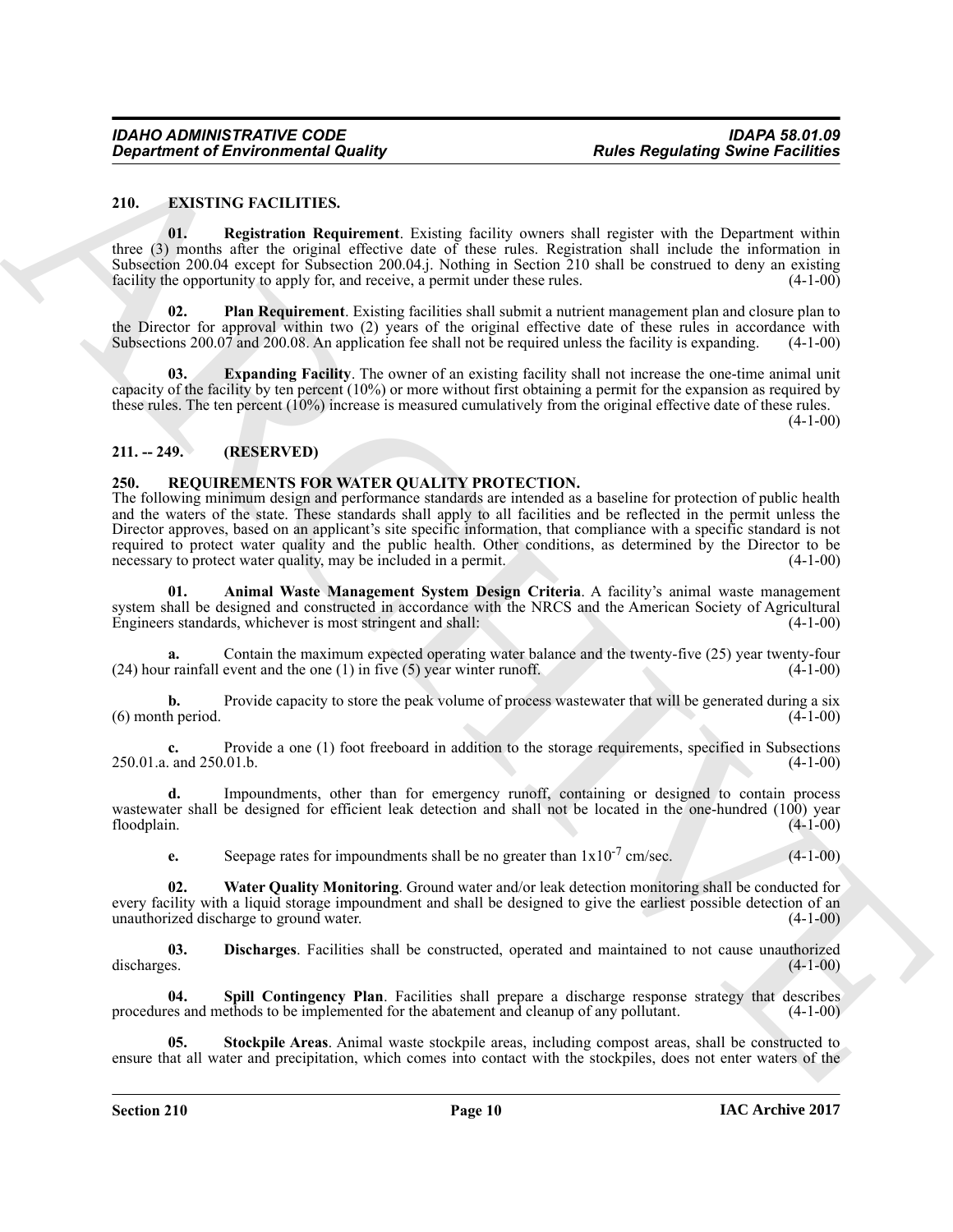# <span id="page-10-0"></span>**251. -- 299. (RESERVED)**

#### <span id="page-10-2"></span><span id="page-10-1"></span>**300. APPLICATION PROCESSING PROCEDURE.**

<span id="page-10-6"></span><span id="page-10-3"></span>**01. Application Completeness**. Within thirty (30) days of receipt of an application, the Director shall provide written notice to the applicant as to whether the application meets all the requirements of Section 200. The Department shall provide public notice of the receipt of a complete application. An application which does not, on its face, meet all the requirements of Section 200 of these rules shall be returned to the applicant by the Director with a written list of the deficiencies. The Director will not process an application until it is determined to be complete in accordance with these rules. (4-1-00) accordance with these rules.

Great from the RNS RV-VTD)<br>
29. 299. (RFS RV-VTD)<br>
29. 299. (RFS RV-VTD)<br>
29. 299. (RFS RV-VTD)<br>
29. 299. (RFS RV-VTD)<br>
29. 299. (RFS RV-VTD)<br>
29. 299. (RFS RV-VTD)<br>
29. (APERCORD CORD PROCED DURE.<br>
29. (APERCORD CORD PRO **02. Notice of Environmental Suitability of Facility Location**. Within thirty (30) days of the Director's notice that the application is complete, the Director shall determine whether the facility is environmentally suitable for the selected location. In making this decision, the Director shall review the location of the facility relative to flood zones, dwellings, wells, surface and ground water and those other items the applicant must identify on the vicinity map. Written notice of the Director's determination will be sent to the applicant, with a copy sent to the appropriate county and city officials for the selected location, along with a Department analysis that includes the following: (4-1-00) following: (4-1-00)

**a.** A brief description of the proposed facility, its animal waste management system and its nutrient plan; (4-1-00) management plan;

**b.** A brief summary of the basis for the determination on environmental suitability including es to applicable requirements and supporting materials: (4-1-00) references to applicable requirements and supporting materials;

- **c.** A description of the schedule for issuing a permit; and (4-1-00)
- <span id="page-10-4"></span>**d.** The name and phone number of the Department staff to contact for additional information.(4-1-00)

**03. Draft Permit**. Within sixty (60) days of the Director's determination that a facility is environmentally suitable for its proposed location, the Director shall either issue a draft permit or a notice of denial of a permit to the applicant. The draft permit shall be in the same form as a final permit and shall specify conditions of construction, operation and closure. construction, operation and closure.

**04. Public Comments**. The Department shall provide notice to the public of its issuance of a draft permit. The public may provide written comments for a time period and in a manner specified in the Department's notice. The Department may, in its discretion, provide an opportunity for the public to provide oral comments.

 $(4-1-00)$ 

<span id="page-10-8"></span><span id="page-10-7"></span>**05. Permit Denial**. The Director may deny a permit if: (4-1-00)

**a.** The owner of a facility is not in substantial compliance with a final agency order or any final order or judgement of a court secured by any state or federal agency relating to the operation of a swine facility; (3-29-12)

|  | The application is inaccurate; |  | $(4-1-00)$ |
|--|--------------------------------|--|------------|
|--|--------------------------------|--|------------|

**c.** The facility as proposed cannot meet the requirements set forth in these rules or cannot be ted, operated and closed in a manner that protects human health and the environment; or (4-1-00) constructed, operated and closed in a manner that protects human health and the environment; or

<span id="page-10-5"></span>**d.** The appropriate county or city does not approve the location of the facility. (4-1-00)

**06. Final Permit**. Within sixty (60) days of the issuance of a draft permit, the Director shall issue a final permit to the applicant, however, a permit shall not be issued by the Director until the applicant has received final approval from the appropriate county or city for the location of the facility and has received approval for a water right from the Department of Water Resources. The permit shall be effective for a fixed term of not more than five (5)

state.  $(4-1-00)$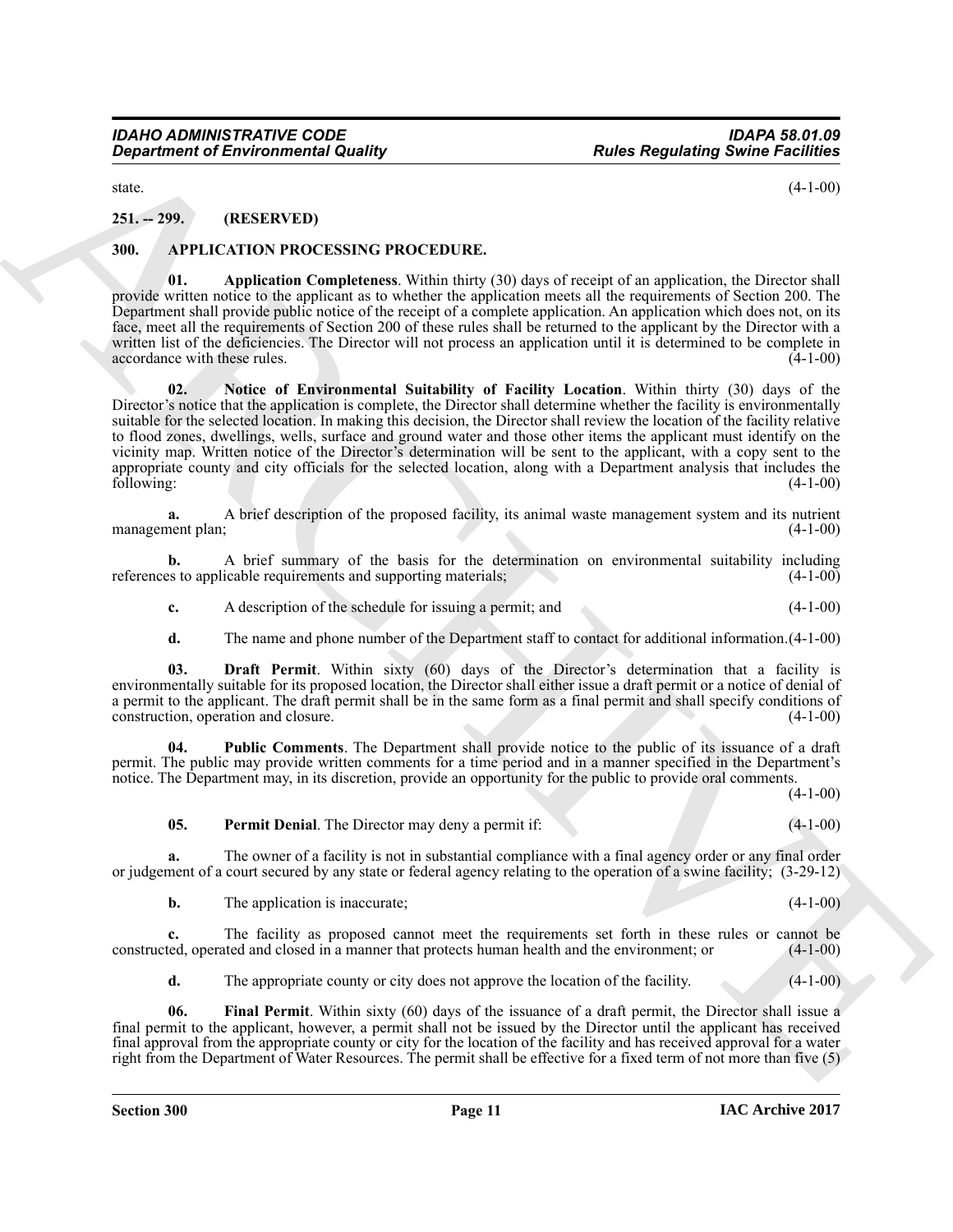<span id="page-11-2"></span>years, and may be reissued upon receipt of an updated application and demonstration of compliance with the rules and permit requirements existing at the time of reissuance. (4-1-00) and permit requirements existing at the time of reissuance.

Grad from the form of the same of the same of the same of the same of the same of the same of the same of the same of the same of the same of the same of the same of the same of the same of the same of the same of the sam **07. Additional Information**. At any time during the application process an applicant shall provide the Director with additional information the Director deems necessary to process a permit, within thirty (30) days of the Director's request. The time period within which the Director must act with regard to the permit shall be stayed until the information requested is provided. If an applicant fails to provide the information within this time period, unless a longer time period is allowed by the Director, the Director may cease the application process and require the applicant to submit a new application.  $(4-1-00)$ 

# <span id="page-11-0"></span>**301. -- 399. (RESERVED)**

# <span id="page-11-3"></span><span id="page-11-1"></span>**400. PERMIT CONDITIONS.**

The following conditions shall apply to all permittees. (4-1-00)

<span id="page-11-4"></span>**01.** Compliance Required. The permittee shall comply with all conditions of the permit. The permit shall not relieve the permittee of the responsibility to comply with all other applicable local, state, and federal laws.  $(4-1-00)$ 

<span id="page-11-7"></span>**02. Financial Capability**. Permittees shall have the financial capability to perform remedial actions eet the conditions of an approved closure plan for a facility. (3-15-02) and to meet the conditions of an approved closure plan for a facility.

**03. Construction and Operation of Facility**. The permittee shall ensure that construction, operation and maintenance of the facility proceed according to the construction plans and specifications and the approved monitoring, nutrient management and closure plans, and comply with the following:  $(4-1-00)$ 

<span id="page-11-5"></span>**a.** Within thirty (30) days of completion of construction, submit as built plans. (4-1-00)

**b.** Apply appropriate management practices as approved by the Director. (4-1-00)

**c.** The facility or operations associated with the facility shall not create a public health hazard or conditions including odors. (4-1-00) nuisance conditions including odors.

**d.** The facility shall not dispose of any material not approved for disposal under the permit into the raste management system including, but not limited to, human waste.  $(4-1-00)$ animal waste management system including, but not limited to, human waste.

**e.** The removal of animal waste from an impoundment or storage structure shall be performed in a o not damage the integrity of the liner. (4-1-00) manner to not damage the integrity of the liner.

**f.** Dead animals shall be removed from the facility for rendering, cremation, burial, composting or other disposal in accordance with IDAPA 02.04.17, "Rules Governing Dead Animal Movement and Disposal."

(3-15-02)

Nutrient management plans shall be amended if modifications to the facility operation, as outlined anagement Standard or other conditions, warrant the amendment. (4-1-00) in the Nutrient Management Standard or other conditions, warrant the amendment.

**h.** Soil tests shall be conducted on all land application sites owned or leased by the permittee every year to determine compliance with the nutrient management plan and Nutrient Management Standard. The Director may require more frequent soil tests if deemed necessary. (4-1-00)

<span id="page-11-8"></span>**04.** Provide Information. The permittee shall furnish to the Director within a reasonable time, any information including copies of records required by the permit or other applicable rules, which the Director may reasonably require to determine whether cause exists for modifying or revoking the permit or to determine compliance with the permit or other applicable rules. (4-1-00)

<span id="page-11-6"></span>**05. Entry and Access**. The permittee shall allow the Director, consistent with Title 39, Chapter 1, Idaho Code, and in compliance with the biosecurity and sanitary standards of a facility, so long as the standards and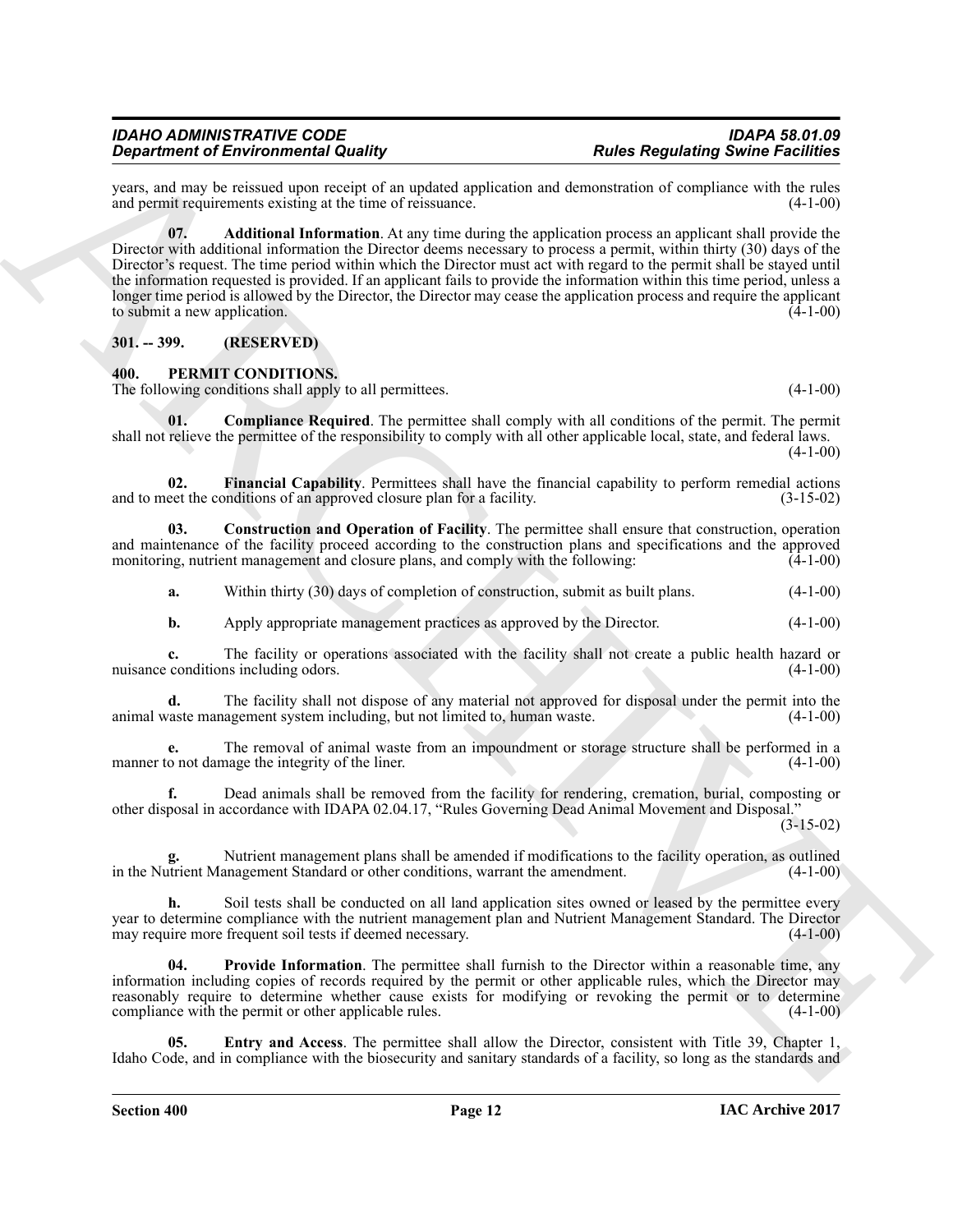requirements do not inhibit reasonable access, to: (4-1-00)

**a.** Enter at reasonable times upon the premises of a permitted facility or where records are kept;  $(4-1-00)$ 

**b.** Have access to and copy at reasonable times any records that must be kept under conditions of the  $(4-1-00)$ permit;  $(4-1-00)$ 

<span id="page-12-4"></span>**c.** Inspect any facility or land application site; and (4-1-00)

**d.** Sample or monitor at reasonable times, substances or parameters directly related to compliance permit or these rules. (4-1-00) with the permit or these rules.

**06. Reporting**. The permittee shall report to the Director under the circumstances and in the manner specified in Section 400: (4-1-00) (4-1-00)

**a.** Orally, no later than twenty-four (24) hours from the time the permittee knows or should reasonably any noncompliance which may endanger the public health or the environment; and (4-1-00) know of any noncompliance which may endanger the public health or the environment; and

**b.** In writing, within five (5) working days from the time a permittee knows or should reasonably know of any event which has resulted or which may result in noncompliance with these rules. The report shall  $\text{contain:} \tag{4-1-00}$ 

i. A description of the event and its cause or if the cause is not known, steps taken to investigate and determine the cause; (4-1-00)

ii. The period of the event including, to the extent possible, times and dates; (4-1-00)

iii. Measures taken to mitigate the event or eliminate the event and protect the public health; and

- $(4-1-00)$
- <span id="page-12-2"></span>iv. Steps taken to prevent recurrence of the event. (4-1-00)

**c.** In writing, when the permittee knows or should reasonably know of material relevant facts not submitted or incorrect information submitted in a permit application or any report or notice to the Director. (4-1-00)

**07. Begin Construction**. If a permittee fails to begin construction or expansion of a facility within two (2) years of the effective date of a permit, the Director may void the permit and require a new application. (4-1-00)

<span id="page-12-3"></span>**08. Permit Renewal**. If a permittee intends to continue operation of the permitted facility after expiration of an existing permit, the permittee shall apply for a new permit at least one hundred eighty (180) days prior to the expiration of any permit issued pursuant to these rules. (4-1-00) prior to the expiration of any permit issued pursuant to these rules.

# <span id="page-12-0"></span>**401. -- 449. (RESERVED)**

#### <span id="page-12-6"></span><span id="page-12-5"></span><span id="page-12-1"></span>**450. SPECIFIC PERMIT CONDITIONS.**

**Equidentif of Environmental Quality ... Partis Regulating Swine Sections**<br>
Equidation is the structure term that the structure of a permitted fuelly or when weather in the  $\frac{1}{4}$ ,  $\frac{1}{4}$ ,  $\frac{1}{4}$ ,  $\frac{1}{4}$ ,  $\$ **01. Basis for Specific Permit Conditions**. Conditions necessary for the protection of the environment and the public health may differ from facility to facility because of varying environmental conditions and animal waste compositions. The Director may establish, on a case-by-case basis, specific permit conditions. Specific conditions shall be established in consideration of characteristics specific to a facility and inherent hazards of those characteristics. Such characteristics include, but are not limited to, the following: (4-1-00)

**a.** Chemical, biological, physical and volumetric characteristics of the process wastewater; (4-1-00)

**b.** Geological and climatic nature of the facility site; (4-1-00)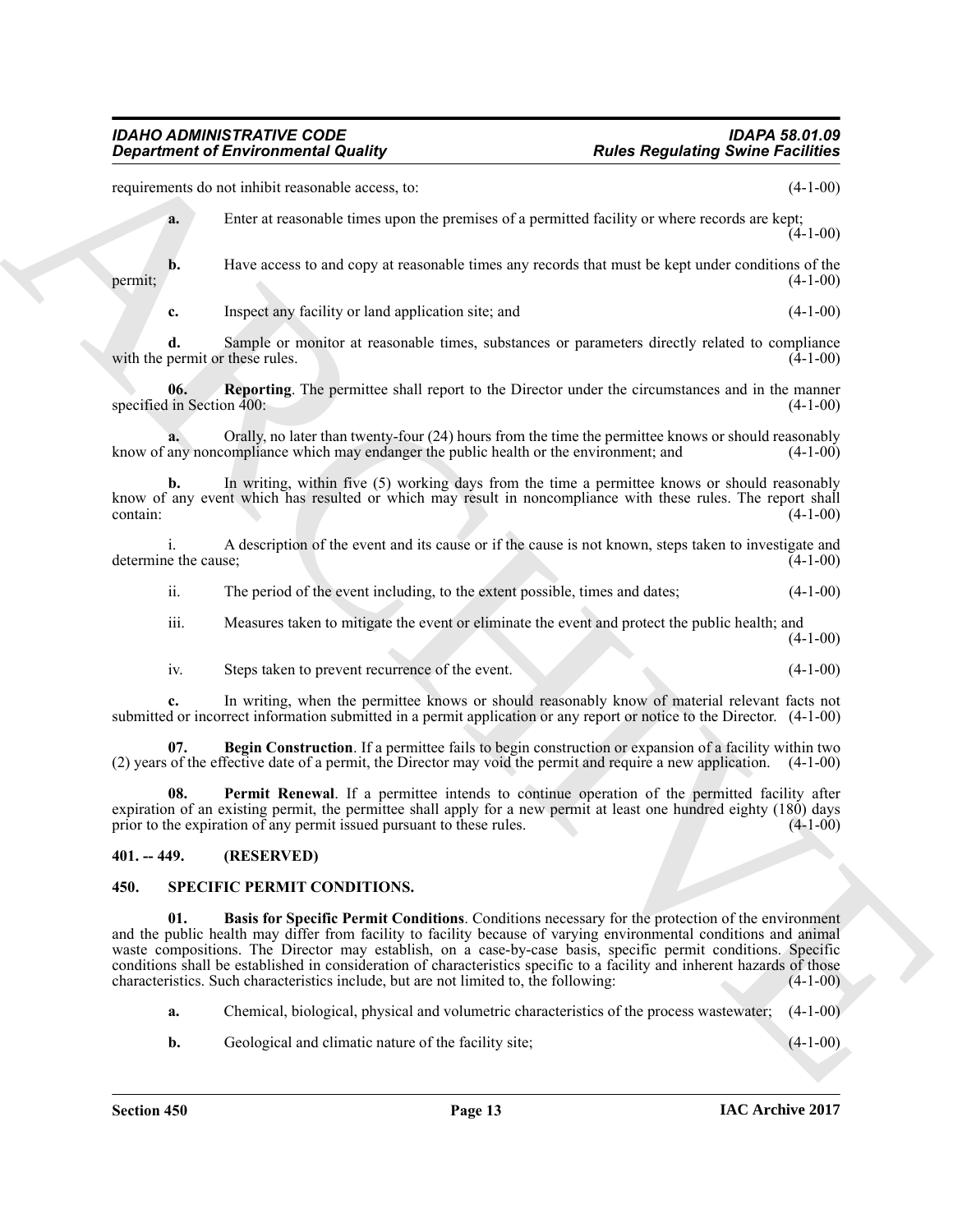<span id="page-13-5"></span>**Expansion of Environmental Quality (and the population casts and by points are contained by the experimental of the section of the section of the section of the section of the section of the section of the section of the c.** Size of the site and its proximity to population centers and to ground and surface water; (4-1-00) **d.** Legal considerations relative to land use and water rights; (4-1-00) **e.** Techniques used in process wastewater distribution and the disposition of that vegetation exposed is wastewaters; and (4-1-00) to process wastewaters; and The need for monitoring and record keeping to determine if the facility is being operated in its design and if its design is adequate to protect the environment and the public health.  $(4-1-00)$ conformance with its design and if its design is adequate to protect the environment and the public health. **02. Limitations to Operation**. Conditions of the permit may specify or limit: (4-1-00) **a.** Process wastewater composition; (4-1-00) **b.** Method, manner and frequency of process wastewater treatment; (4-1-00) **c.** Physical, chemical and biological characteristics of a facility; (4-1-00) **d.** An odor management plan; and (4-1-00) **e.** Any other condition the Director finds necessary to protect public health or the environment.  $(4-1-00)$ **03. Compliance Schedules**. The Director may establish a compliance schedule for facilities as part of it conditions including: (4-1-00) the permit conditions including: **a.** Specific steps or actions to be taken by the permittee to achieve compliance with applicable ents or permit conditions; and (4-1-00) requirements or permit conditions; and **b.** Dates by which those steps or actions are to be taken. (4-1-00) **04. Monitoring Requirements**. Any facility may be subject to monitoring requirements including, but ed to, the following: (4-1-00) not limited to, the following: **a.** The type, installation, use and maintenance of monitoring equipment; (4-1-00) **b.** Monitoring or sampling methodology, frequency and locations; (4-1-00) **c.** Monitored substances or parameters; (4-1-00) **d.** Testing and analytical procedures; and (4-1-00) **e.** Reporting requirements including both frequency and form. (4-1-00)

# <span id="page-13-6"></span><span id="page-13-4"></span><span id="page-13-0"></span>**451. -- 499. (RESERVED)**

# <span id="page-13-2"></span><span id="page-13-1"></span>**500. PERMIT MODIFICATION.**

**01. Minor Modifications**. Minor modifications are those which do not have a potential affect to the environment or the public health. Such modifications shall be made by the Director. Minor modifications are generally limited to: (4-1-00) generally limited to:

<span id="page-13-3"></span>

| a.             | The correction of typographical errors;                                         | $(4-1-00)$ |
|----------------|---------------------------------------------------------------------------------|------------|
| b.             | Transfer of ownership or operational control in accordance with Section 550; or | $(4-1-00)$ |
| $\mathbf{c}$ . | Certain minor changes in monitoring or operational conditions.                  | $(4-1-00)$ |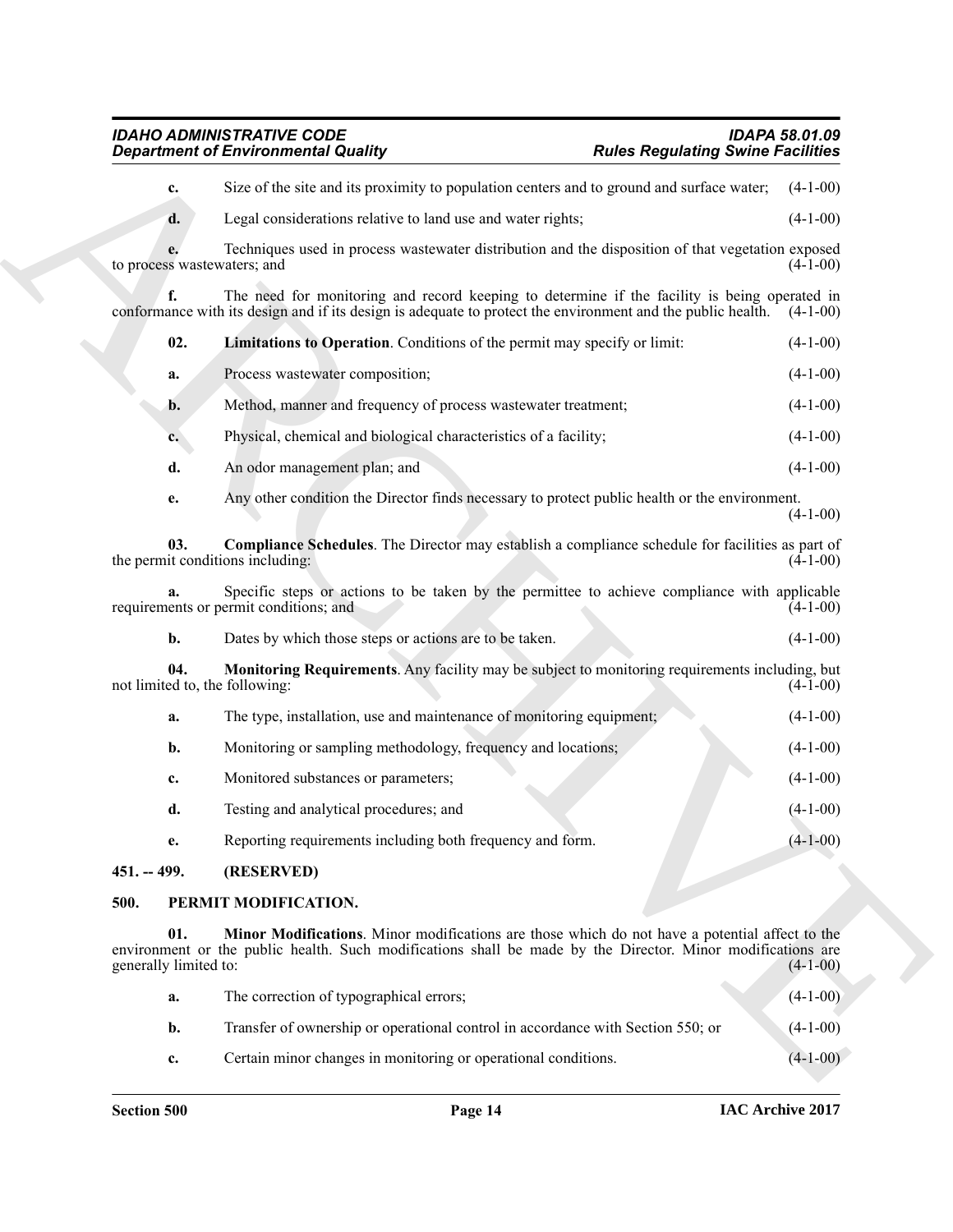<span id="page-14-4"></span>**02. Major Modifications**. All modifications not considered minor shall be considered major modifications. The procedure for making major modifications shall be the same as that used for a new permit under these rules. (4-1-00) these rules.  $(4-1-00)$ 

# <span id="page-14-0"></span>**501. -- 549. (RESERVED)**

# <span id="page-14-5"></span><span id="page-14-1"></span>**550. TRANSFER OF PERMITS.**

**01. Transfer Application**. A new owner or operator of a facility shall submit a transfer application to tor that includes at least the following: (4-1-00) the Director that includes at least the following:

<span id="page-14-7"></span>**a.** The relevant information required by Subsection 200.04; and (4-1-00)

<span id="page-14-8"></span>**b.** Any change of conditions at the facility resulting from the transfer of ownership or operation.  $(4-1-00)$ 

**c.** The Director shall review the transfer application and within sixty (60) days of its receipt either approve or deny the transfer.  $(4-1-00)$ 

**Expansion of Environmental Quality ... Particular and consideration** and consideration of the New Metallicular and consideration of the New Metallicular and the state of the New Metallicular and the state of the New Me **02. Transfer Approval**. An approved permit transfer shall be a minor modification in accordance with Subsection 500.01 as long as there are no major changes of conditions at the facility. Major changes of conditions at a facility will be subject to the provisions of Subsection 500.02. (4-1-00) facility will be subject to the provisions of Subsection 500.02.

<span id="page-14-9"></span>**03. Transfer Denial**. A notification of a permit denial shall set forth the reasons for the denial, steps necessary to meet the requirements for a permit transfer and the opportunity for the applicant to request a hearing.  $(4-1-00)$ 

<span id="page-14-6"></span>**04.** Permit Obligations. The new permittee assumes all rights and responsibilities of the transferred (4-1-00)  $permit.$  (4-1-00)

<span id="page-14-2"></span>**551. -- 599. (RESERVED)**

# <span id="page-14-10"></span><span id="page-14-3"></span>**600. VIOLATIONS.**

<span id="page-14-12"></span>**01. Failure to Comply**. Failure by a permittee to comply with the provisions of these rules or with any pondition shall be deemed a violation of these rules. (4-1-00) permit condition shall be deemed a violation of these rules.

**02. Falsification of Statements and Records**. It shall be a violation of these rules for any person to knowingly make a false statement, representation, or certification in any application report, document, or record developed, maintained, or submitted pursuant to these rules or the conditions of a permit. (4-1-00) developed, maintained, or submitted pursuant to these rules or the conditions of a permit.

<span id="page-14-14"></span><span id="page-14-13"></span><span id="page-14-11"></span>**03. Discharges**. Any unauthorized discharge from a facility shall be a violation of these rules. (4-1-00)

**04. Penalties**. Any person violating any provision of these rules or any permit or order issued thereunder shall be liable for a civil or criminal penalty in accordance with Title 39, Chapter 1, Idaho Code. (4-1-00)

<span id="page-14-15"></span>

| $(4-1-00)$<br>05.<br><b>Permit Revocation.</b> The Director may revoke a permit for: |  |  |  |  |  |
|--------------------------------------------------------------------------------------|--|--|--|--|--|
|--------------------------------------------------------------------------------------|--|--|--|--|--|

**a.** A material violation of any condition of a permit; or  $(4-1-00)$ 

**b.** If the permit was obtained by misrepresentation or failure to disclose all relevant facts.  $(4-1-00)$ 

**06. Revocation Hearing**. Prior to revoking a permit, the Director shall issue a notice of intent which shall become final unless the permittee timely requests an administrative hearing in writing. Such hearing shall be conducted in accordance with Section 003 of these rules. (4-1-00)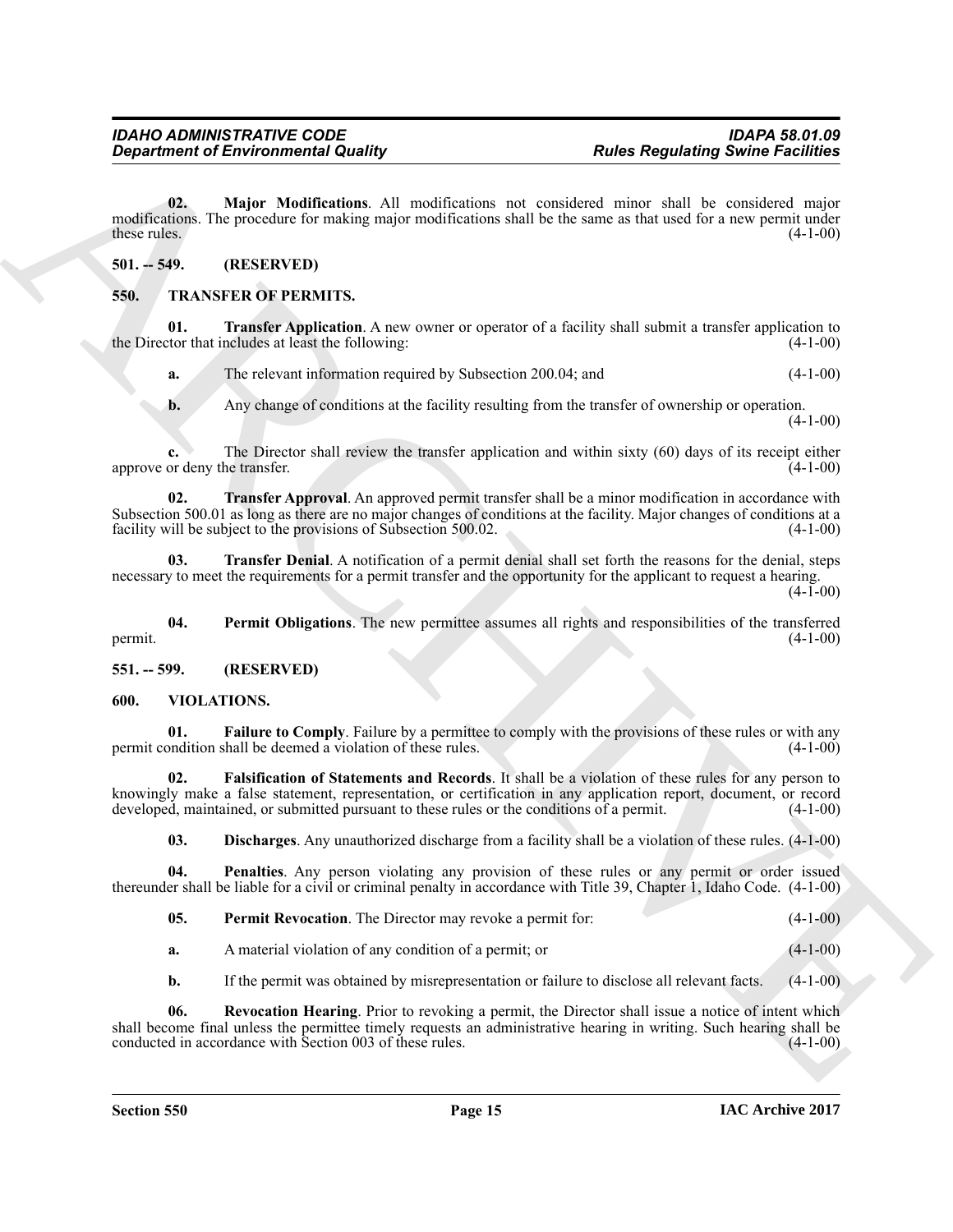# <span id="page-15-0"></span>**601. -- 998. (RESERVED)**

#### <span id="page-15-1"></span>**999. CONFIDENTIALITY OF RECORDS.**

ARCHIVE Information obtained by the Department under these rules is subject to public disclosure pursuant to the provisions of Chapter 1, Title 74, Idaho Code. Information submitted under a trade secret claim may be entitled to confidential treatment by the Department as provided in Section 74-114, Idaho Code, and IDAPA 58.01.21, "Rules Governing the Protection and Disclosure of Records in the Possession of the Idaho Department of Environmental Quality." (4-1-00)